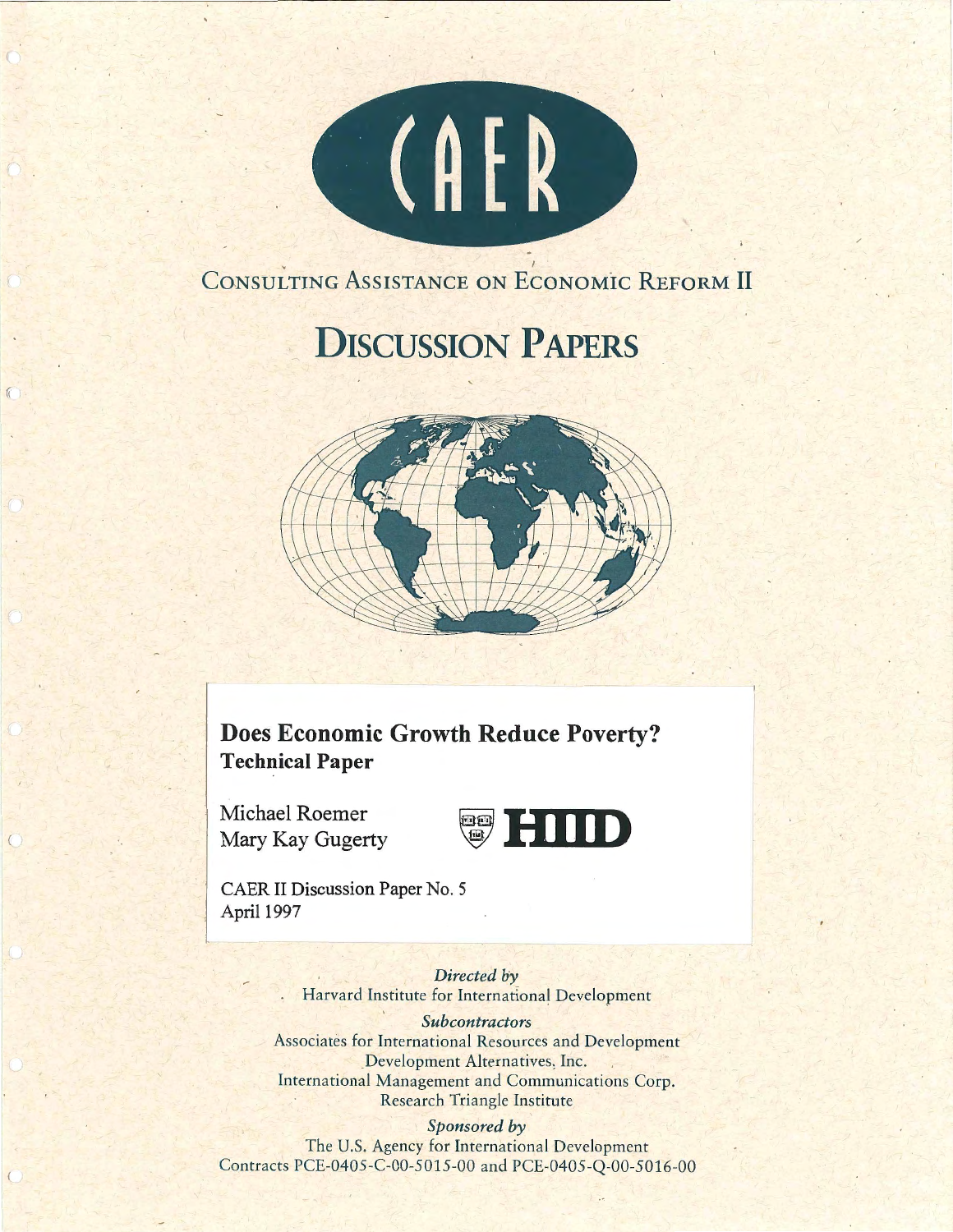

# CONSULTING ASSISTANCE ON ECONOMIC REFORM II

# **DISCUSSION PAPERS**

The objectives of the Consulting Assistance on Economic Reform (CAER II) project are to contribute to broad-based and sustainable economic growth; and to improve the policy reform content of USAID assistance activities that aim to strengthen markets in recipient countries. Services are provided by the Harvard Institute for International Development (HIID) and its subcontractors. Funded by the U.S. Agency for International Development (Contracts PCE-0405-C-00-5015-00 and PCE-0405-Q-00-5016-00), it gives A.I.D.'s missions and Washington offices access to economists and other social scientists with extensive practical experience who are highly regarded within their professional disciplines. Some of the CAER work generates results of interest to a broad audience. The CAER discussion papers series provides a convenient and consistent form in which to share these results.

# **Does Economic Growth Reduce Poverty? Technical Paper**

Michael Roemer



CAER II Discussion Paper No. 5 April 1997

> The views and interpretations in these papers are those of the authors and should not be attributed to the Agency for International Development, the Harvard Institute for International Development, or CAER II subcontractors.

*For information contact:*  CAER Project Manager Harvard Institute for International Development One Eliot Street Cambridge, MA 02138, USA Tel: (617) 495-9776; Fax: (617) 495-0527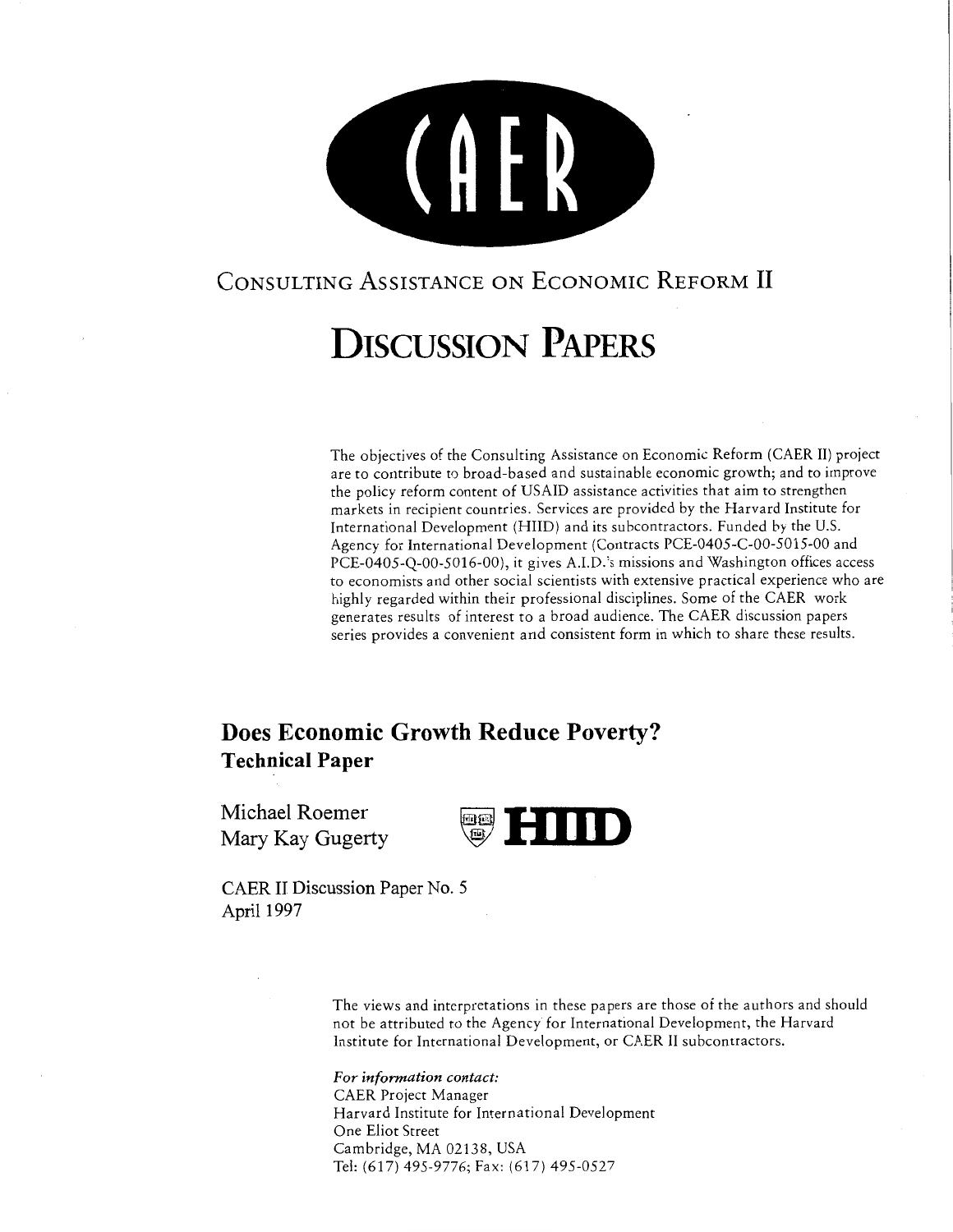# **DOES ECONOMIC GROWTH REDUCE POVERTY?**

**Technical Paper**

## **Michael Roemer and Mary Kay Gugerty**

## **Harvard Institute for International Development**

**March 1997**

This paper was supported by USAID under the Consulting Assistance on Economic Reform, (CAER) II project, contract PCE-0405-Q-00-5016-00. The USAID sponsor was the Office of Economic and Institutional Reform, Economic Growth Center, Bureau for Global Programs, Field Support and Research. The views and interpretations presented in this paper are those of the authors and should not be attributed to USAID.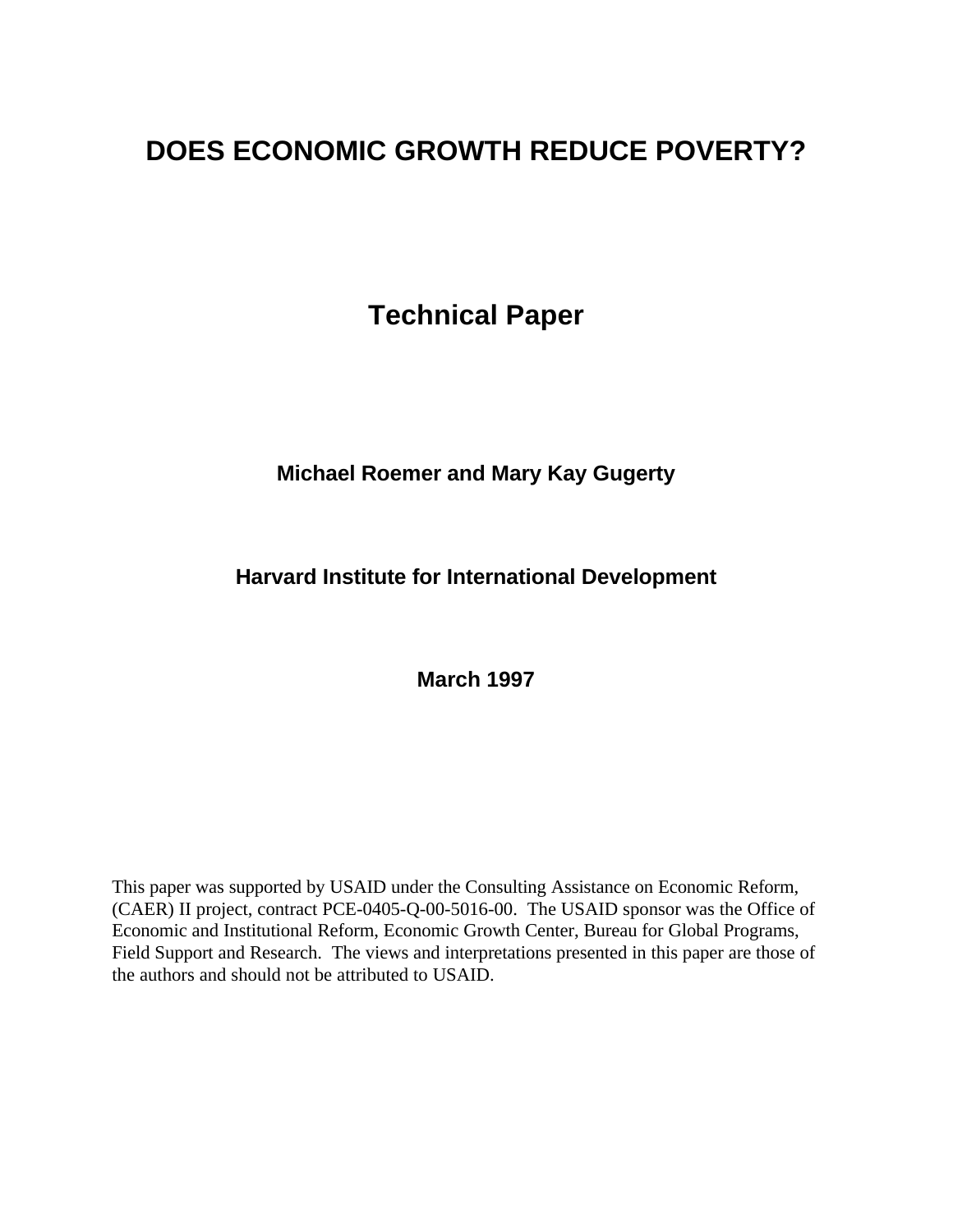# **DOES ECONOMIC GROWTH REDUCE POVERTY?**

# **ABSTRACT**

The study examines the question of whether economic growth tends to reduce poverty, where poverty is measured by the incomes of the poorest 20% and 40% of a population. Using the most recent data available, the paper shows that an increase in the rate of GDP growth translates into a direct one-for-one increase in the rate of growth of average incomes of the poorest 40%. **GDP growth of ten percent per year is associated with income growth of ten percent for the poorest 40% of the population. For the poorest 20% the elasticity of response is 0.921; GDP growth of 10% is associated with income growth of 9.21%.** These results give strong support to the proposition that growth in per capita GDP can be and usually is a powerful force in reducing poverty.

In addition, the paper indicates that sound macroeconomic policies and openness to the world economy may be important in reducing poverty. These policies operate mainly through the effect on economic growth: countries with better macroeconomic policies grow faster, and this growth alleviates poverty.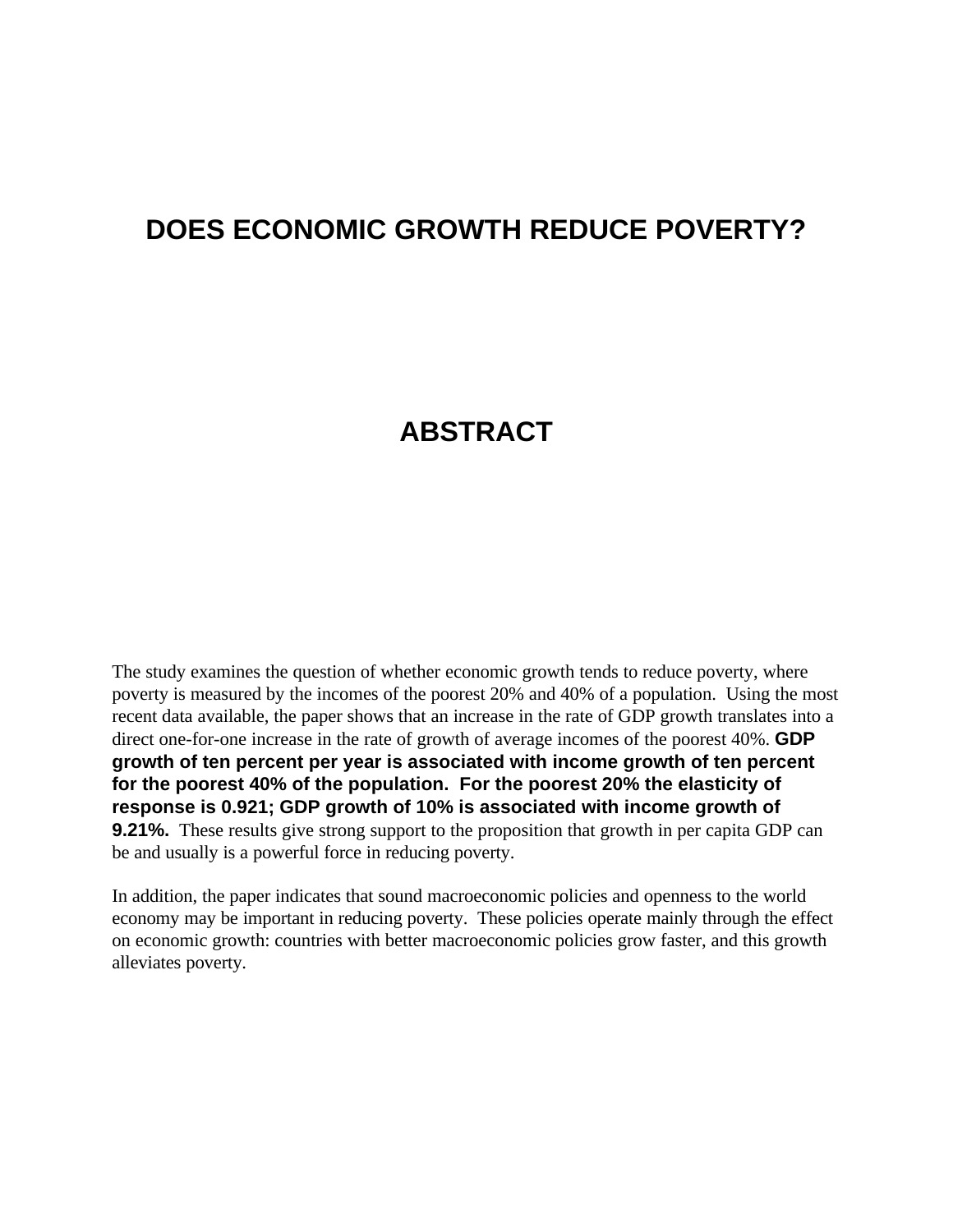#### **I. THE RELATIONSHIP BETWEEN GROWTH AND POVERTY ALLEVIATION**

#### **Introduction**

The persistent problem of poverty in the developing world has led many to question the efficacy of economic growth and development as a means of poverty alleviation. Indeed, the lack of convergence in standards of living across countries is one of the great unresolved issues in development and growth economics. The prevalence of poverty may also lead to a pessimism about the effects of market-oriented policies and outward looking development strategies. In response to these views, this paper shows that economic growth is positively associated with reductions in poverty, and that openness and sound macroeconomic management are associated with higher growth and therefore with reductions in poverty.

Identifying the growth strategies that are particularly effective in reducing poverty is crucial to USAID's mission. If Agency policies are focused on interventionist means to alleviate poverty, rather than on promoting economic growth, the net result could well be less growth and therefore more poverty. The USAID constituency which promotes less market-oriented strategies and more direct interventions to attack poverty has received an increasing share of the Agency's scarce resources in recent years. Thus the effectiveness of the U.S. foreign aid program depends upon reaching an understanding about the extent to which economic growth does reduce poverty in developing and transitional economies.

 This paper is organized as follows. The first section of the paper reviews the analytic arguments connecting growth and poverty alleviation. The second section explains the economic tools used in poverty measurement and evaluation. Section three presents evidence on the connection between growth and poverty reduction. The fourth and final section reviews the relationship between economic structure, growth, and poverty alleviation. A summary of these results is provided in the companion presentation paper.

#### **The Debate over Poverty Reduction Strategies**

Most economists believe that economic growth benefits nearly all citizens of a country, even if not equally, and therefore reduces poverty. The extent to which these benefits are realized by various groups is reflected as change (or lack of change) in the distribution of income. If economic growth raises the incomes of everyone in a society in equal proportion, then the distribution of income will not change.

Two arguments are often made against the proposition that economic growth reduces poverty. First, the Kuznets curve hypothesis proposed by economist Simon Kuznets in 1955 holds that as incomes grow in the early stages of development, income distribution would at first worsen and then improve as a wider segment of the population participated in the rising national income. If income distribution became dramatically less equal with growth, poverty might not be declining. Our study finds that income distribution does not change dramatically in most countries,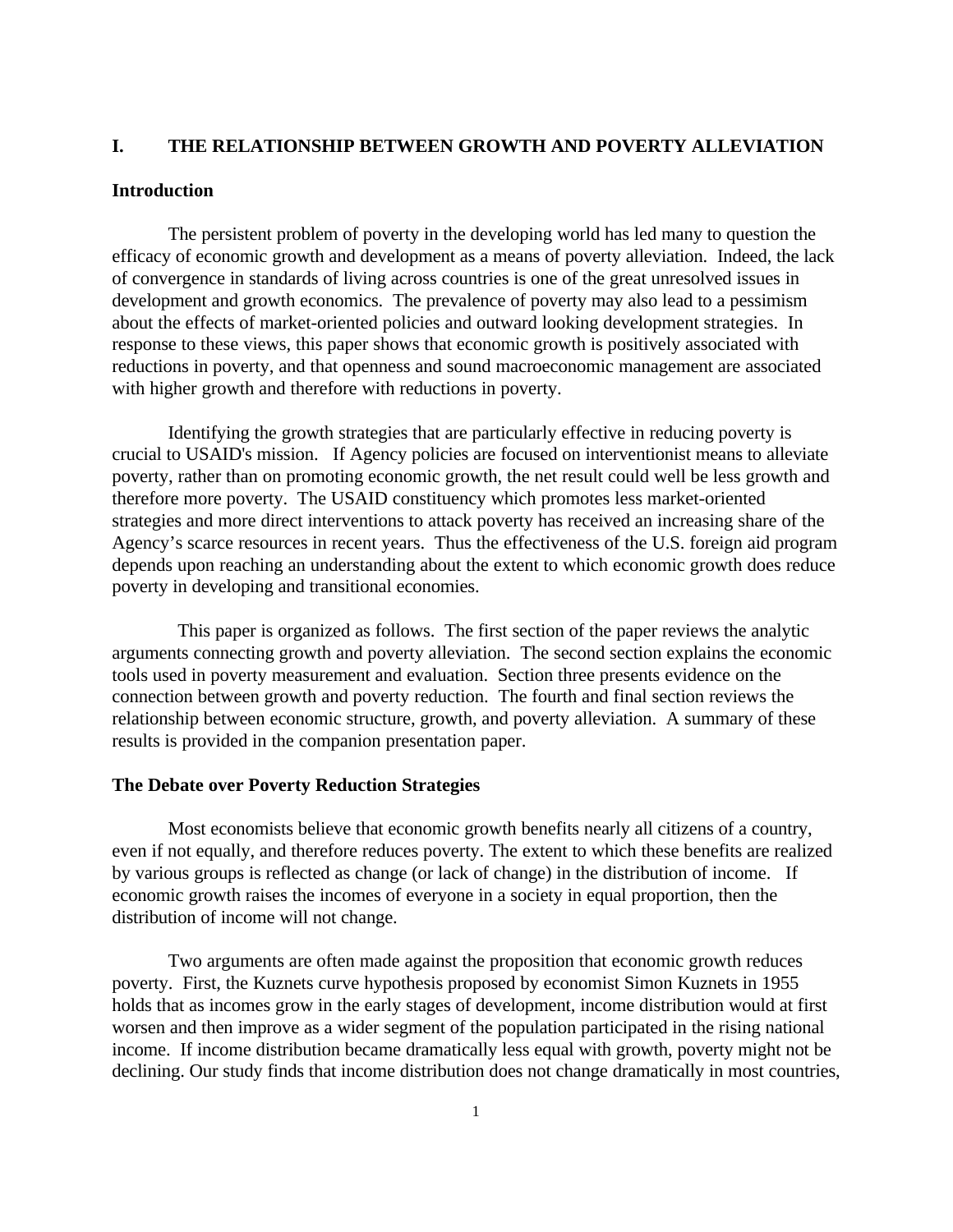even over relatively long periods of time. In addition, the data in this paper indicate that the Kuznets hypothesis does not seem to hold for most individual countries that are currently developing.

Second, the obvious depth and persistence of poverty has created doubts about the ability of economic growth to reduce poverty; these doubts are especially prevalent among development professionals working directly with the poor in developing countries. In addition, stabilization and structural adjustment measures that are prescribed to promote growth are widely perceived to deepen poverty, particularly in the short run, casting further doubt on the wisdom of attacking poverty through faster growth. While there is little empirical evidence on the relationship between structural adjustment and poverty alleviation, this paper demonstrates that the policies promoted by structural adjustment, namely openness to the world economy and sound fiscal and macroeconomic management, do tend to reduce poverty through their effects on growth. Unfortunately, other than through the effect of raising incomes, few data are available to address the relationship between economic growth and the welfare of the very poorest members of society.

#### **Economic Structure and Income Distribution**

As noted above, for growth to occur **without** a reduction in poverty, income distribution must become more unequal. Could rapid growth take place without any reduction in poverty? It is possible but unlikely, as many studies now show. Moreover, it is possible for income distribution to worsen somewhat while the incomes of the poor nonetheless increase.

The extent to which a given rate of growth affects poverty depends upon many factors, but particularly on economic structure and economic policies. Growth is more likely to lead directly to a reduction in poverty when the economic assets of a country are distributed relatively equally or when economic growth is based on the intensive employment of abundant factors of production, which for most countries is labor. Section IV presents recent empirical evidence on this topic.

In largely rural economies based on small-scale farming, as in many African and Asian countries, most of the poor are engaged in agriculture. When such a country grows through agricultural exports, or when growth in manufacturing increases the demand for food and materials supplied by the rural sector, growth benefits both poor farmers and the even poorer laborers they employ. In land-poor but labor-abundant economies, such as those of East Asia, rapid growth of manufactured or service exports creates a large pool of new jobs, absorbs the supply of low-productivity workers, and eventually causes a rise in real wages that further reduces poverty.

In contrast, mineral-rich economies typically have very concentrated income distributions; the country's wealth is in very few hands. Thus, when growth comes from mineral exports, the market mechanisms that would involve the lower income groups in that growth are weak. The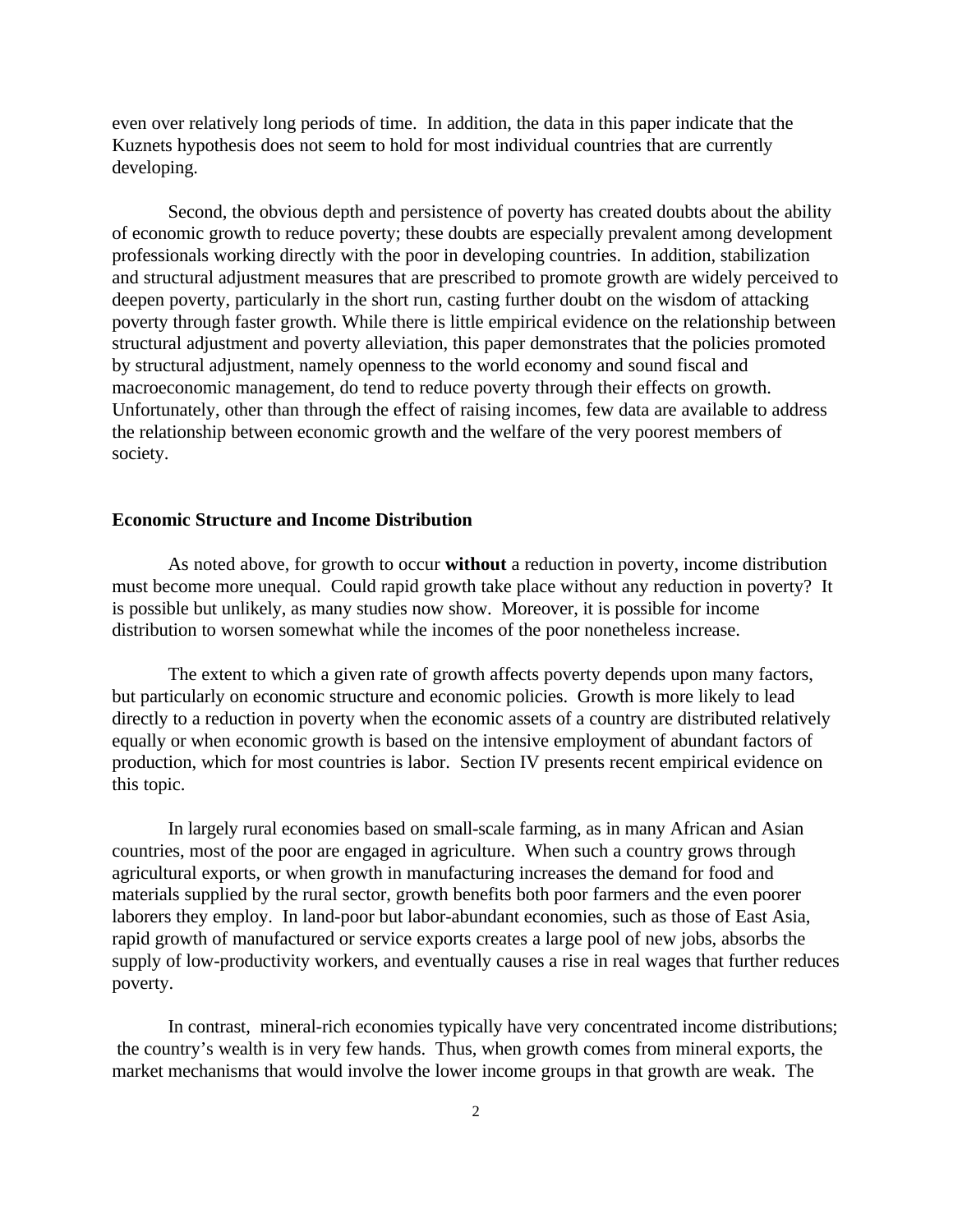best means for poverty alleviation in such countries may involve government programs to channel mineral revenues to the poor through education, health, rural works and other activities that will attract private employers.

Development strategy and economic policies may also have differential impacts on the reduction of poverty via their impact on growth. Economic strategies and policies also affect distribution by altering the way an economy generates and absorbs economic growth. Outwardlooking policies, for example, encourage a country to intensify its production in industries that employ abundant, and therefore low-cost, resources. If these economies are either labor-abundant or both land- and labor-abundant, these policies will enhance the impact of growth on poverty alleviation. But if the economy is mineral-rich, or if it has concentrated agriculture in the hands of a few wealthy landowners, the impact on poverty will be weak.

The market reforms espoused in structural adjustment should enhance the impact of growth on poverty. The reduction in controls reduces rent-seeking, which tends to concentrate income and wealth. More importantly, it opens market access to a wider group of participants, including the powerless and the poor. This effect can be especially strong when the controls that are targeted for elimination have affected the rural economy, such as export marketing boards, price and marketing restrictions on foodgrains, or when they have restricted entry to the informal sector, especially rural trading and curbside retailing in cities.

The analytic arguments presented here suggest that growth tends to reduce poverty and that openness and an outward trade orientation decrease poverty through their effects on growth. The data presented in this paper support these assertions.

#### **II. DEFINING AND MEASURING POVERTY**

Any analysis of poverty reduction will clearly be limited by the data on poverty available at the national level. Data on poverty levels that are comparable across countries has been until recently quite difficult to obtain and quite inconsistent in quality. Even when data are not available, however, it is instructive to review some of the main concepts used in the economic analysis of poverty, as they highlight many of the important measurement issues. The following section reviews the advances made in the last few decades in the tools available for empirical measurement and evaluation of poverty.

#### **Using Income Distribution to Measure Poverty**

The most straightforward measure of poverty in principle is the headcount index of poverty, which measures the number of people with income below a certain level. In practice, these data are often not available, or are not available in a format comparable across countries. Instead the distribution of income among members of a population is used to indicate the relative amount of poverty in a country. The simplest form for presenting income distribution data is a *frequency distribution* that shows the income shares of income groups, ranked in ascending order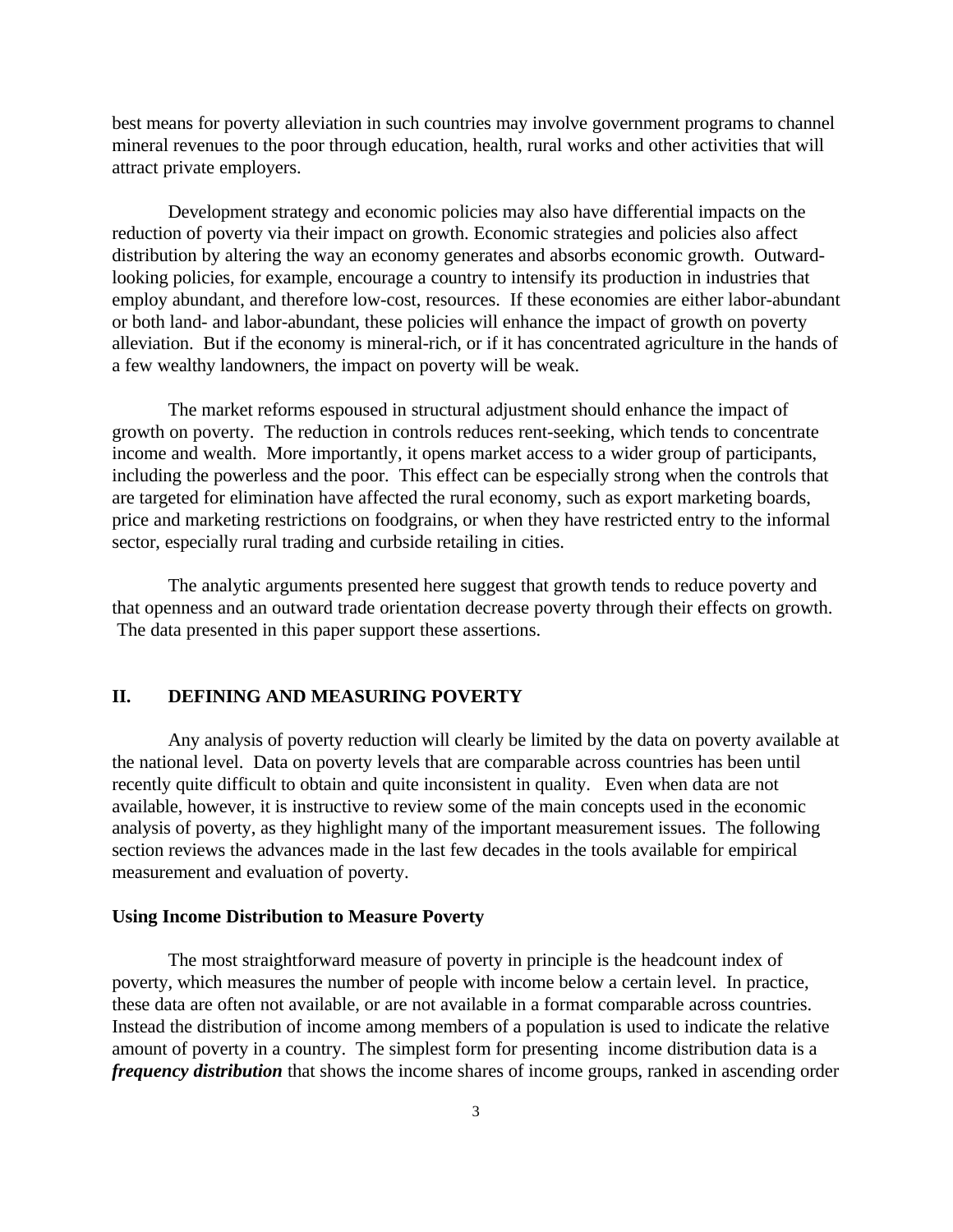of income. This data usually lists the income share of each quintile (20%) of the population. Ideally, one would want even more detailed information, for example the income share of each decile (10%) of the population. In practice these data are rarely available for developing countries.

The data used in this paper are from a **cumulative** frequency distribution, showing the shares of the poorest 20, 40, 60, 80 and 100% of the population. This is simply the sum of the shares for each group. Figure 1 illustrates the frequency distribution and cumulative frequency distribution for a hypothetical developing country with income distribution similar to India's.



The **Gini coefficient** is often used as an indicator of the relative equality of income distribution in a given country. The Gini coefficient measures how far a country's income distribution is from perfect equality. A coefficient of zero would indicate perfect equality, while a coefficient of 1 would indicate perfect inequality. Most income distributions fall in the range of .20 to .60. In our sample, the Gini coefficients range from .293 (Bangladesh in 1992) to .596 (Brazil in 1989). **Measuring Income Distribution: An Example**

As noted above, the concept of income distribution is closely related to poverty reduction. The example below demonstrates this relationship for the same hypothetical developing country shown in Figure 1. Table 1 demonstrates that for growth to occur without a reduction in poverty, the worsening of the income distribution must be substantial.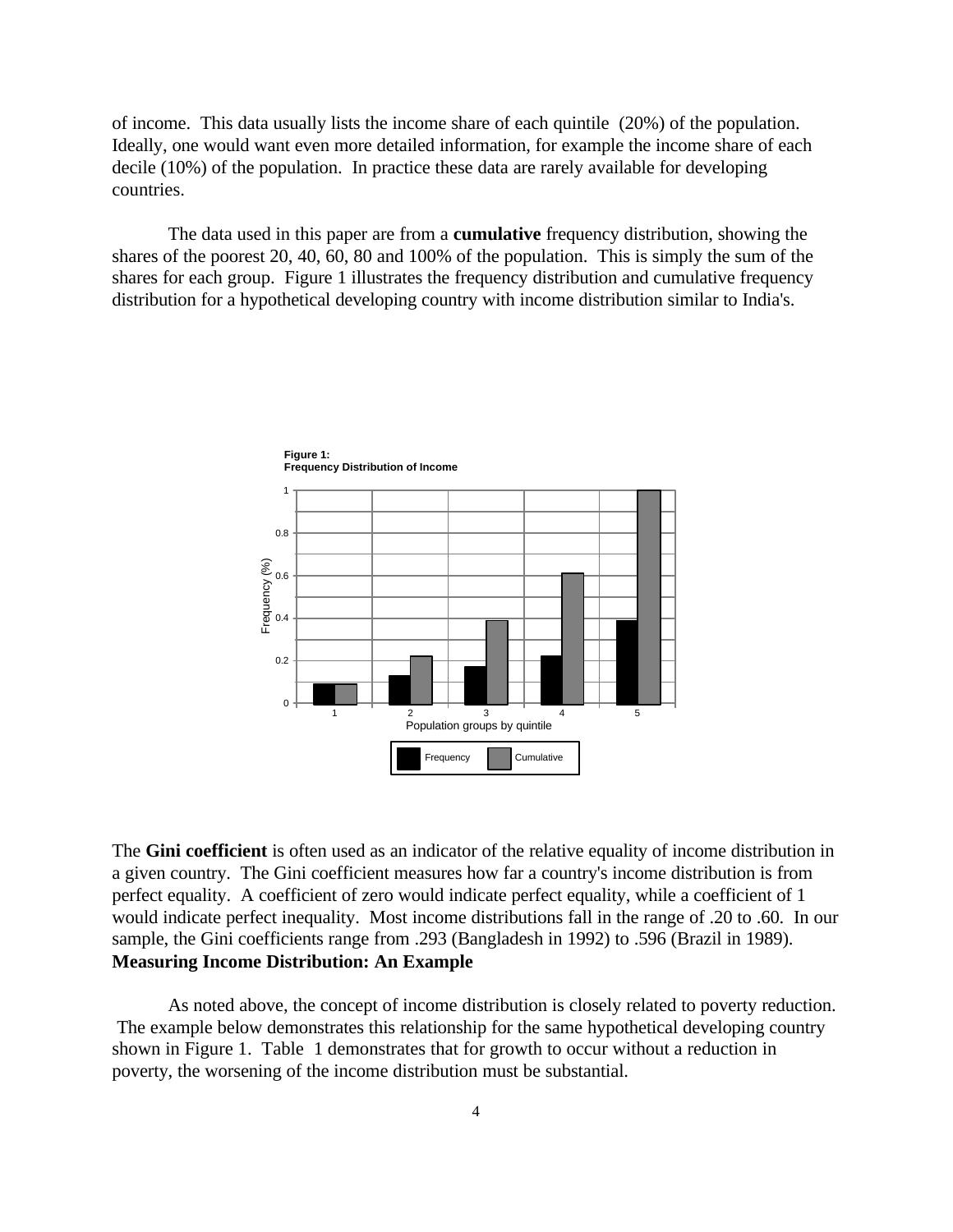| Cumulative share |
|------------------|
|                  |
| 6                |
| 15               |
| 33               |
| 57               |
| 100              |
|                  |
| 0.355            |
| 40               |
|                  |

#### **Table 1: Growth, Poverty and Income Distribution: Calculations for a Hypothetical Economy with Characteristics like India**

The distribution in 1990 is relatively equal, as indicated by the Gini coefficient of 0.276. We arbitrarily define the poverty line so that the bottom 40% of the population live in poverty in that year. Now suppose that average income grows by four percent a year for ten years, and the distribution of income remains the same. After ten years the average income of the poorest 20% will have risen above the 1990 poverty line. Thus all of the second 20% of the population and an undetermined number of the poorest 20% will have incomes above the poverty line.

Could such rapid growth take place without any reduction in poverty? The last two columns show that it is possible, but quite unlikely. Here we assume that the poorest 40% gain no income and the poverty count therefore remains at 40%. For that to happen, the upper 60% must have large income gains and the share of the poorest 40% must shrink from 22% to 15%, while the Gini rises to 0.355. Obviously, if the poor are to become worse off the distribution has to become even less equal. Such outcomes are rarely seen in historical experience. Gini coefficients tend to be fairly stable over time: a change of more than 0.05 over a decade would be large, though not unknown. Thailand's Gini rose from 0.38 to 0.50 from the 1980s to the 1990s, by far the largest change in the past 30 years (Bruno, *et al.,* 1996). Even with that relatively large change in income distribution, however, incomes of the poorest 20% and 40% of population nevertheless increased because of Thailand's rapid economic growth.

Thus the hypothetical change in the Gini coefficient of the magnitude discussed in Table 1 (from .276 to .355) appears extremely rarely in reality. This example makes clear that there is considerable scope for income distribution to worsen with growth while the welfare of the poor nonetheless increases. While no one would argue that a worsening of the income distribution is a positive phenomenon, it is nevertheless encouraging to know that the poor can benefit from growth even in the presence of adverse changes in income distribution. Forgoing growth is not the answer to the problem of poverty.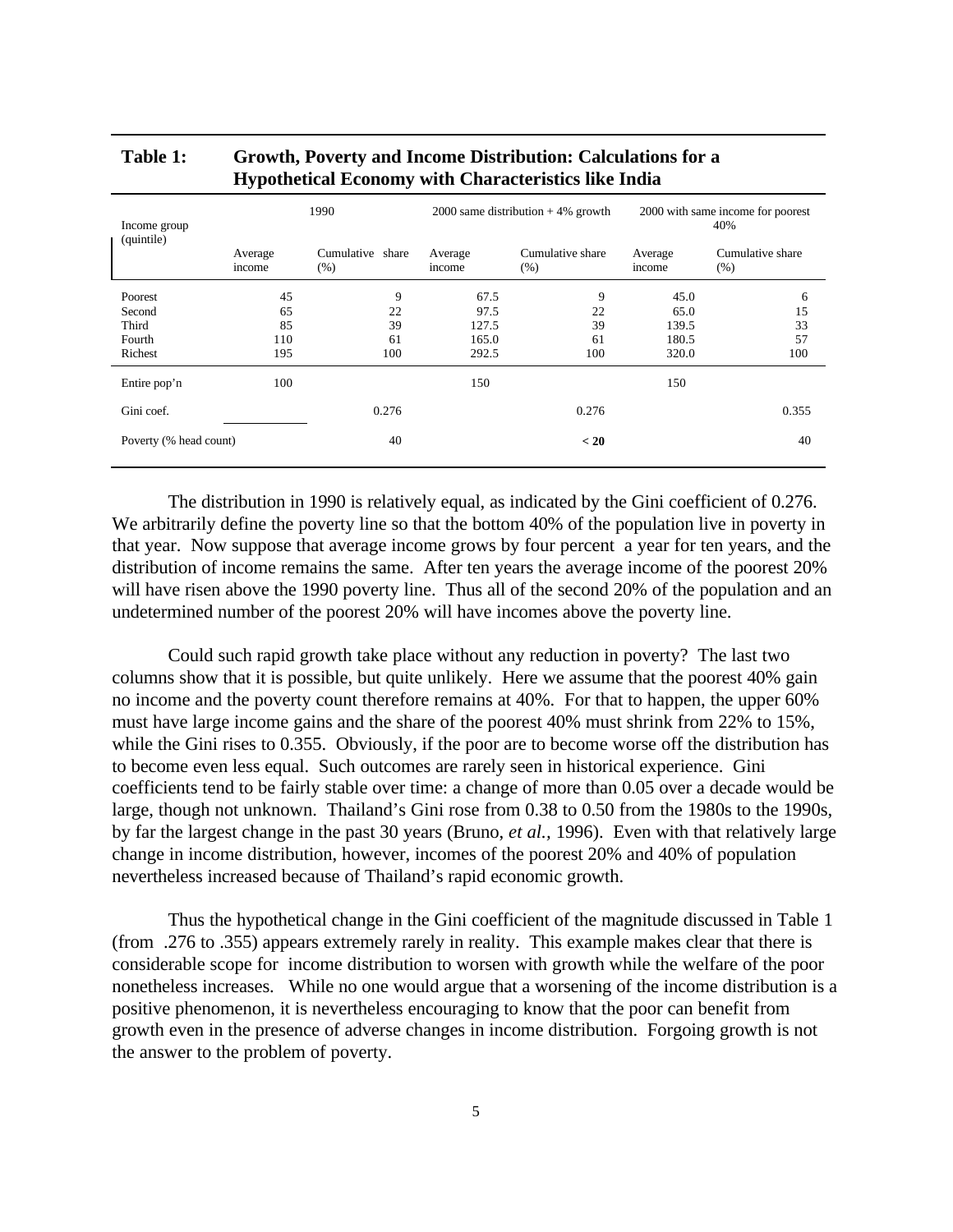#### **Defining and Measuring Poverty**

There are many indicators available for measuring poverty; in a cross country analysis the choice of indicator will be limited by the need for a consistent cross-country measure. While this study relies on income distribution data such as that described above, it is useful to review briefly the major tools used in the definition of poverty and in the conversion of national data to internationally comparable standards.

The welfare approach to poverty alleviation typically used by economists assumes both that individuals know what is best for themselves and that monetary measures of consumption or income can serve as an indicator of well-being. Using this approach, the analyst defines a poverty line as a level of income, and all those under that line are considered poor. Under an alternative non-welfarist approach, standards of nutritional or other basic human needs are defined by the observer, who then estimates the income level needed to satisfy those needs. That required level of income becomes the poverty line.

The welfare approach associates the standard of living with individual *consumption*, generally measured using *expenditure* data, and wherever possible including consumption from own production. Where expenditure data are not available, *income* can be taken as a proxy for consumption. Most of the data on poverty measures now available are based on comprehensive *household surveys.* This is the ideal form of survey, particularly if it is national in scope. One issue that arises in using household surveys to measure poverty is that the survey unit is the household, whereas we want to measure the welfare of *individuals*. If household income were the unit of analysis, then when comparing two households with equal per capita income, the larger household would wrongly appear to have higher welfare than the smaller one. Where only household information is possible, some kind of conversion to an individual (per capita) basis is necessary.<sup>1</sup>

A poverty line can be defined in absolute or relative terms. An *absolute poverty line* is set in terms of a particular living standard, defined in a common currency and held constant for all the countries, regions, or areas under consideration. One example might be setting an absolute poverty line at 20% of the U.S. median income and using this income level as the cut-off to define poverty in all countries. An alternative approach is to define poverty at a certain dollar income per day; one dollar a day is a common poverty line for developing countries. Absolute poverty levels imply a certain command over goods and services necessary to rise above poverty.

To make poverty lines comparable across countries, economists generally prefer to calculate income or expenditure on a purchasing power parity, or PPP basis. PPP takes into

<u>.</u>

<sup>&</sup>lt;sup>1</sup> See Deaton and Muellbauer (1980) for a survey of these issues.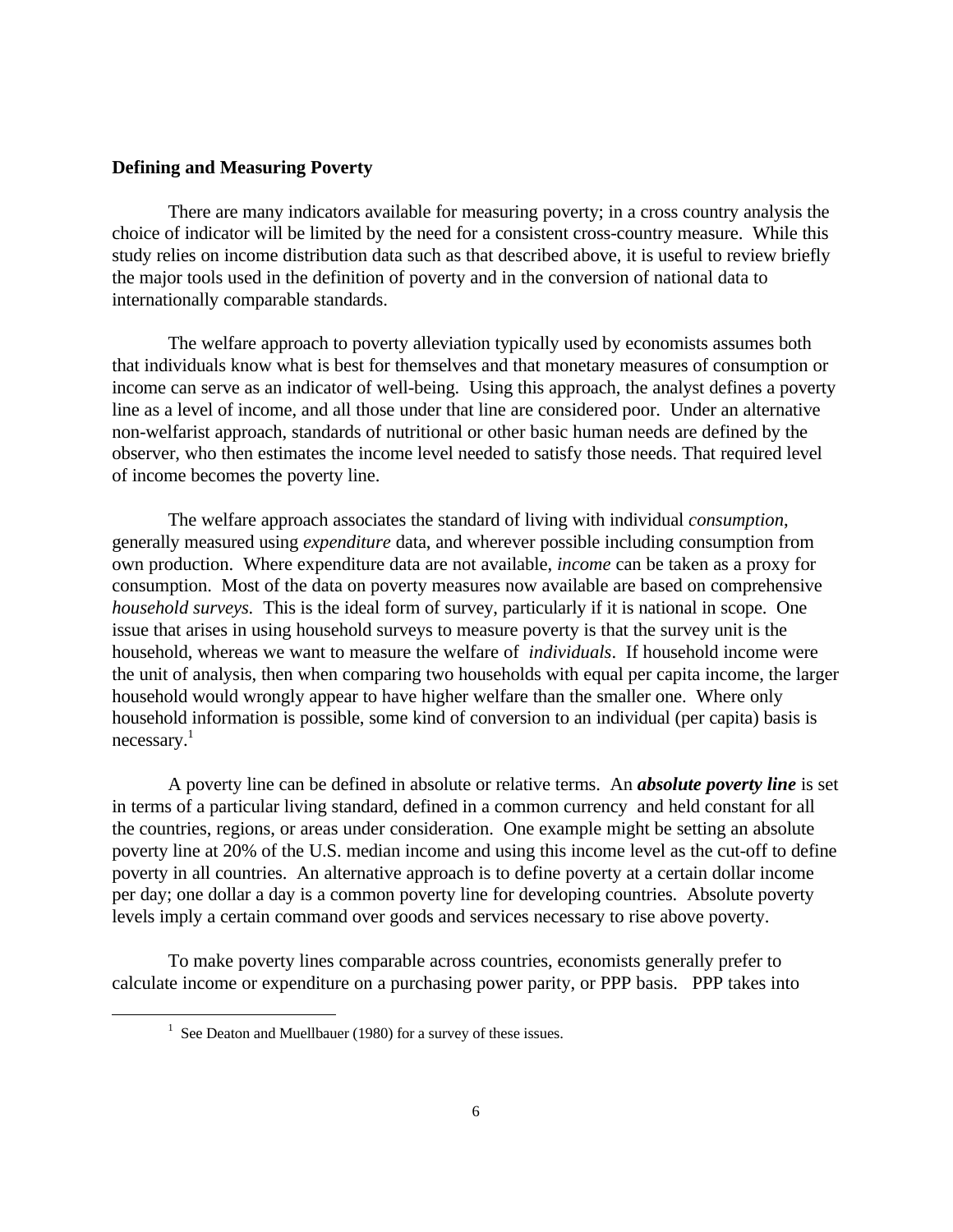account the differences in relative prices, and therefore purchasing power, among different countries. One dollar typically buys more basic goods and services in India than in the United States, and that should be taken into account when estimating living standards.

 A *relative poverty line* is set at a constant proportion of the mean or median income in a country, for example, 25% or 50% or even 100% of mean or median income. Each country thus has a different relative poverty line, expressed in dollars, and each country's relative poverty line changes as incomes rise. If we use 50% of median income as a relative poverty line and compare the U.S. and a developing country, clearly those with incomes equal to 50% of the median in the U.S. will have income levels higher than those at 50% of the median in a developing country like India, even after converting expenditures or income to common (PPP) dollar prices.

Once a method for defining a poverty line has been chosen, the analyst must then decide how exactly to measure those individuals below the poverty line. Three measures of poverty are commonly used<sup>2</sup>:

- $\blacksquare$  the headcount index *(HCI)*, which measures the prevalence of poverty;
- $\blacksquare$  the poverty gap index *(PGI)*, which measures the depth of poverty; and
- $\blacksquare$  the Foster-Greer-Thorbecke *(FGT)* index that measures the severity of poverty.

A great deal of theoretical work has gone into defining consistent and equitable poverty measures during the last 25 years. Unfortunately, when analyzing developing countries the data are often poor enough that these measures are difficult to calculate reliably. Nevertheless, we present a brief description of the major indicators.

The *headcount index (HCI),* the proportion of the total population considered to be poor, is defined as the fraction of the population whose standard of living (income or expenditure) is below the poverty line. The headcount index is relatively easy to estimate and easy to communicate. It is quite useful in addressing overall changes in poverty. The key weakness in this measure is that it only measures changes of income that cross the poverty line and ignores shifts below the poverty line. If a poor person becomes poorer, this is not reflected in the headcount index.

The *poverty gap index (PGI)* alleviates some of this problem by measuring the aggregate amount of poverty relative to the poverty line. The poverty gap represents the transfer of income to the poor that would be necessary to eliminate poverty, assuming an absolute poverty line. The poverty gap index is simply the average poverty gap across the entire population.

-

<sup>&</sup>lt;sup>2</sup>The section which follows draws heavily on work first elaborated by Foster, Greer and Thorbecke (1984), Atkinson (1987) and Foster and Shorrocks (1988). Ravallion (1992) presents a complete review of the topic.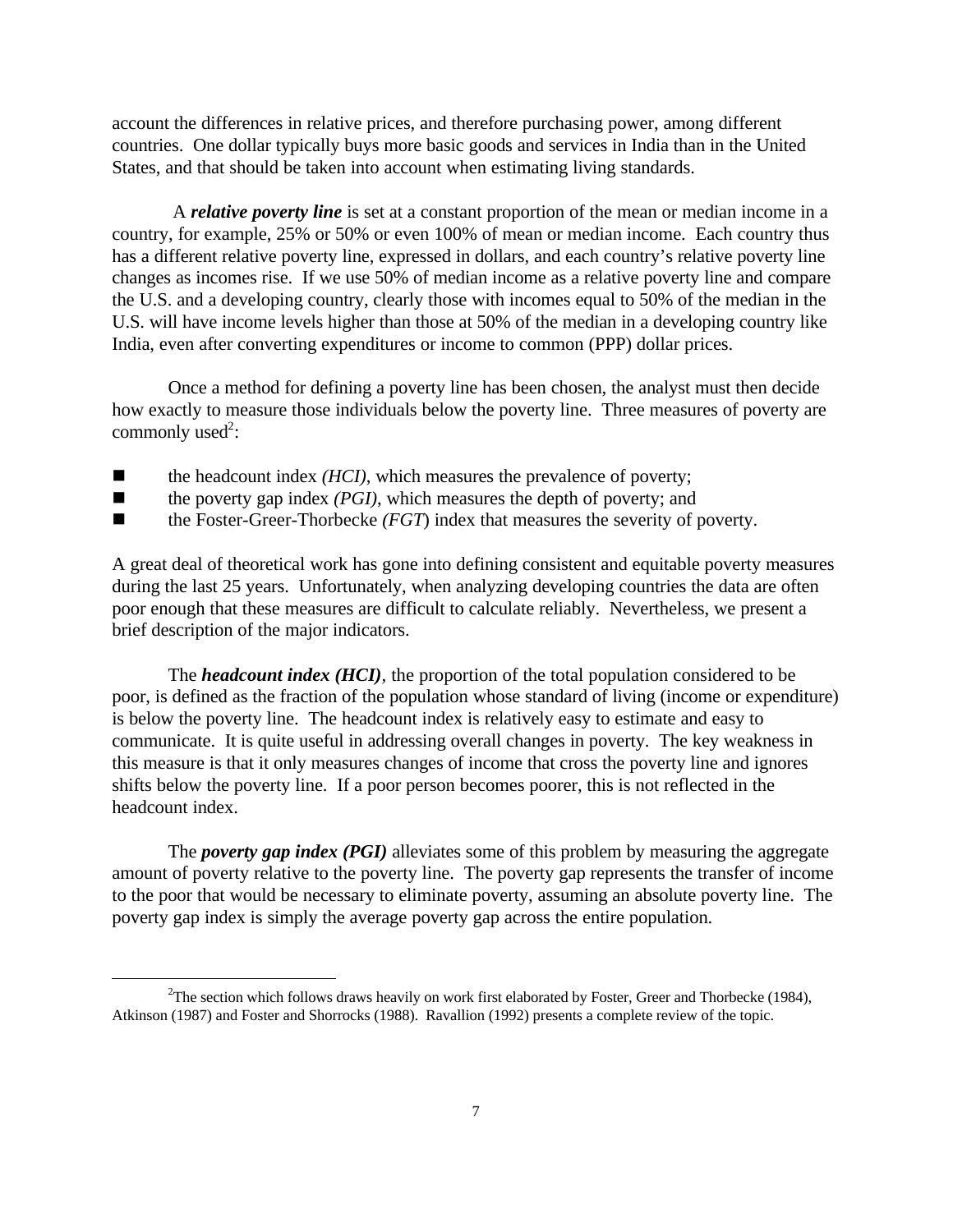The main weakness with the poverty gap index is that it does not indicate the severity of poverty. For example, suppose there are two countries. In Country A all of the poor all have incomes just below the poverty line. In Country B there are two groups of poor: one subgroup has incomes just below the mean and the other has much lower incomes. The poverty gap index is averaged across all the poor and could therefore mask the desperate poverty of the very poor group in the second country.

The *Foster-Greer-Thorbecke* measure is sensitive to this problem of extreme poverty. It is most commonly defined as the square of the poverty gap, divided by the population. By using the square of the poverty gap, the *FGT* gives heavier weight than the *PGI* to the poverty of the very poor, because all income gaps are squared. In the example above of two countries with the same headcount and poverty gap indices, the Foster-Greer-Thorbecke index will be higher for the second country with the group of desperately poor. The drawback to this method is that it is less straightforward to interpret. It is essentially composed of two parts: an amount due to the poverty gap and an amount due to inequality among the poor.

The choice of poverty indicator does not matter if the distribution of income has not changed within the society. When all members of society have gained income in equal proportion, then all of the measures discussed above will lead to the same poverty ranking. If instead poor individuals clustered around the poverty line gain in income, while the poorest households lose, the headcount index will register a decrease in poverty while the *FGT* index might rise. If, however, income from individuals grouped around the mean is redistributed to the poorest, the *HCI* could stay the same while the *FGT* could decline.

Table 3 below presents an illustration of a hypothetical case where income distribution **among** the poor worsens between two years, Year 1 and Year 2. Table 3 is based on the same distribution data as Table 1, but income is broken into increments of 10% (deciles). The poverty line is assumed to be \$75 per year; all of the poorest 40% fall below that income.

Average income does not change from Year 1 to Year 2, but the third decile gains income share at the expense of the second decile. In this case, the head-count index of poverty remains at 40%, because the same number of people are below the poverty line. The poverty gap actually improves, from .106 to .0933. But the FGT index of extreme poverty gives greater weight than the other measures to the decline in income of the second-poorest decile, and rises from .0373 to .0435.

| Table 3: | How Poverty Indexes Reflect Gain of Some Poor at Expense of Others |
|----------|--------------------------------------------------------------------|
|----------|--------------------------------------------------------------------|

|        | Distribution in Year 1                                            |            |                                          |                          | Distribution in Year 2                  |                                          |
|--------|-------------------------------------------------------------------|------------|------------------------------------------|--------------------------|-----------------------------------------|------------------------------------------|
| Decile | Average income<br>Frequency<br>$(% \mathbf{A})$ (% share)<br>(\$) |            | Cumulative<br>$(% \mathbf{A})$ (% share) | Average<br>income $(\$)$ | Frequency<br>$(% \mathbf{A})$ (% share) | Cumulative<br>$(% \mathbf{A})$ (% share) |
|        | 40<br>50                                                          | .04<br>.05 | .04<br>.09                               | 40<br>40                 | .04<br>.04                              | .04<br>.08                               |
|        | 60                                                                | .06        | .15                                      | 70                       | .07                                     | .15                                      |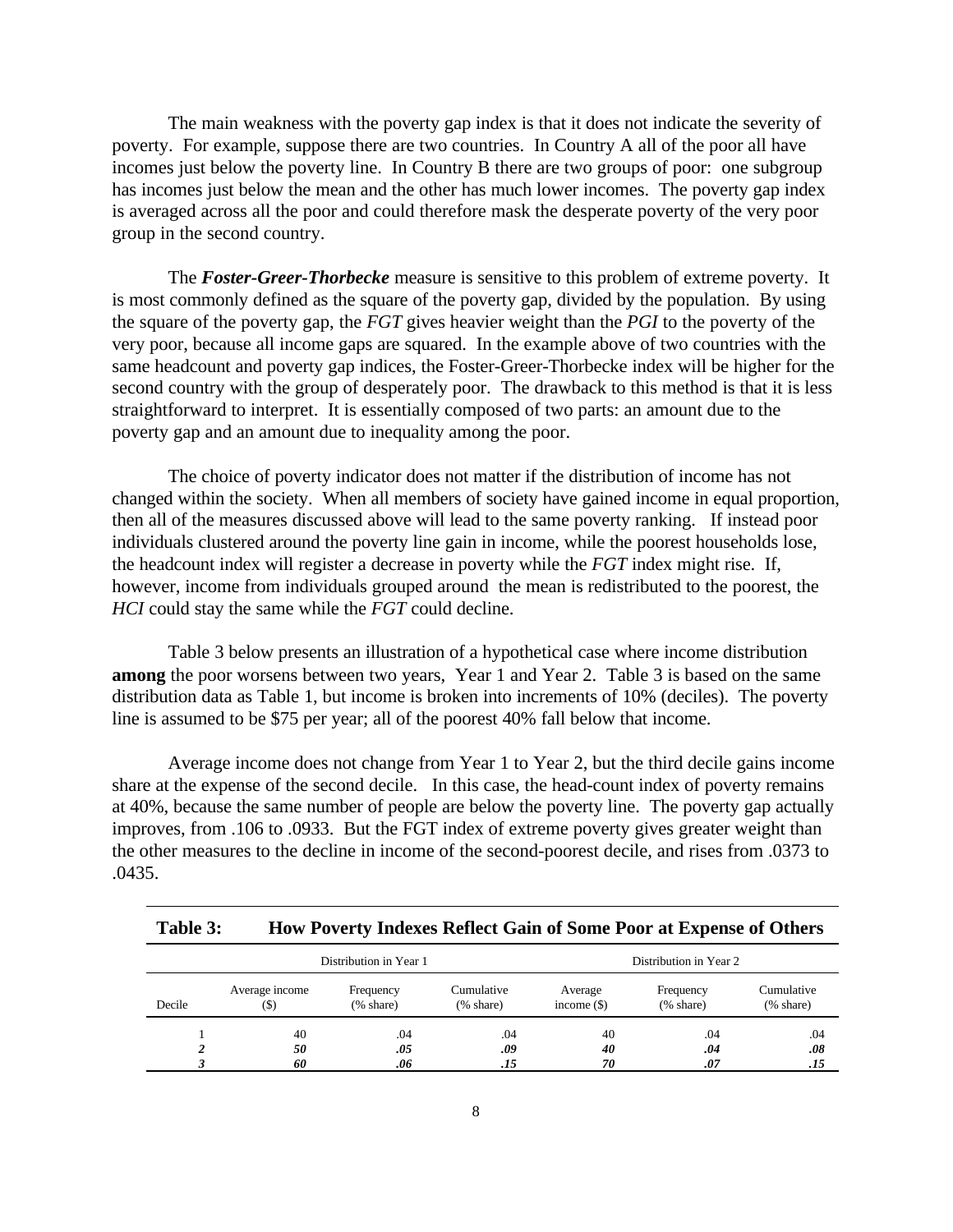| 70  | .07 | .22   | 70   | .07 | .22   |
|-----|-----|-------|------|-----|-------|
| 80  | .08 | .30   | 80   | .08 | .30   |
| 90  | .09 | .39   | 90   | .09 | .39   |
| 100 | .10 | .49   | 100  | .10 | .49   |
| 120 | .12 | .61   | 120  | .12 | .61   |
| 180 | .18 | .79   | 180  | .18 | .79   |
| 210 | .21 | 1.00  | 210  | .21 | 1.00  |
|     |     |       |      |     | .286  |
|     |     | .400  |      |     | .400  |
|     |     | .1067 |      |     | .0933 |
|     |     | .0373 |      |     | .0456 |
|     |     |       | .284 |     |       |

The data presented in Table 3 highlight the importance of changes in income distribution among the poor. Unfortunately, data at this level of disaggregation are rarely available for a broad enough cross-section of countries for empirical analysis.

This section has presented analytic evidence to show that economic growth has great potential for poverty reduction because income distributions tend to change relatively slowly over time. Even when income distributions worsen, there is still a great deal of room for economic growth to raise the incomes of the poor and increase their welfare. The section below provides empirical evidence that in most cases, economic growth does promote poverty reduction.

#### **III. EMPIRICAL EVIDENCE ON GROWTH AND POVERTY REDUCTION**

The early hypothesis of the Kuznets curve led to a large development literature on the potential for economic growth to widen inequality and worsen the plight of the poor, a phenomenon called *immiserizing growth<sup>3</sup>* . The initial studies on the Kuznets curve hypothesis used cross-sectional data and compared poor countries to rich countries in order to test hypotheses about income distribution and growth. As data covering longer time periods for individual countries have become available, the evidence points in the opposite direction: growth appears to lessen poverty.

<u>.</u>

 $3Robinson$  (1976), Adelman and Robinson (1989), Papanek and Kyn (1981)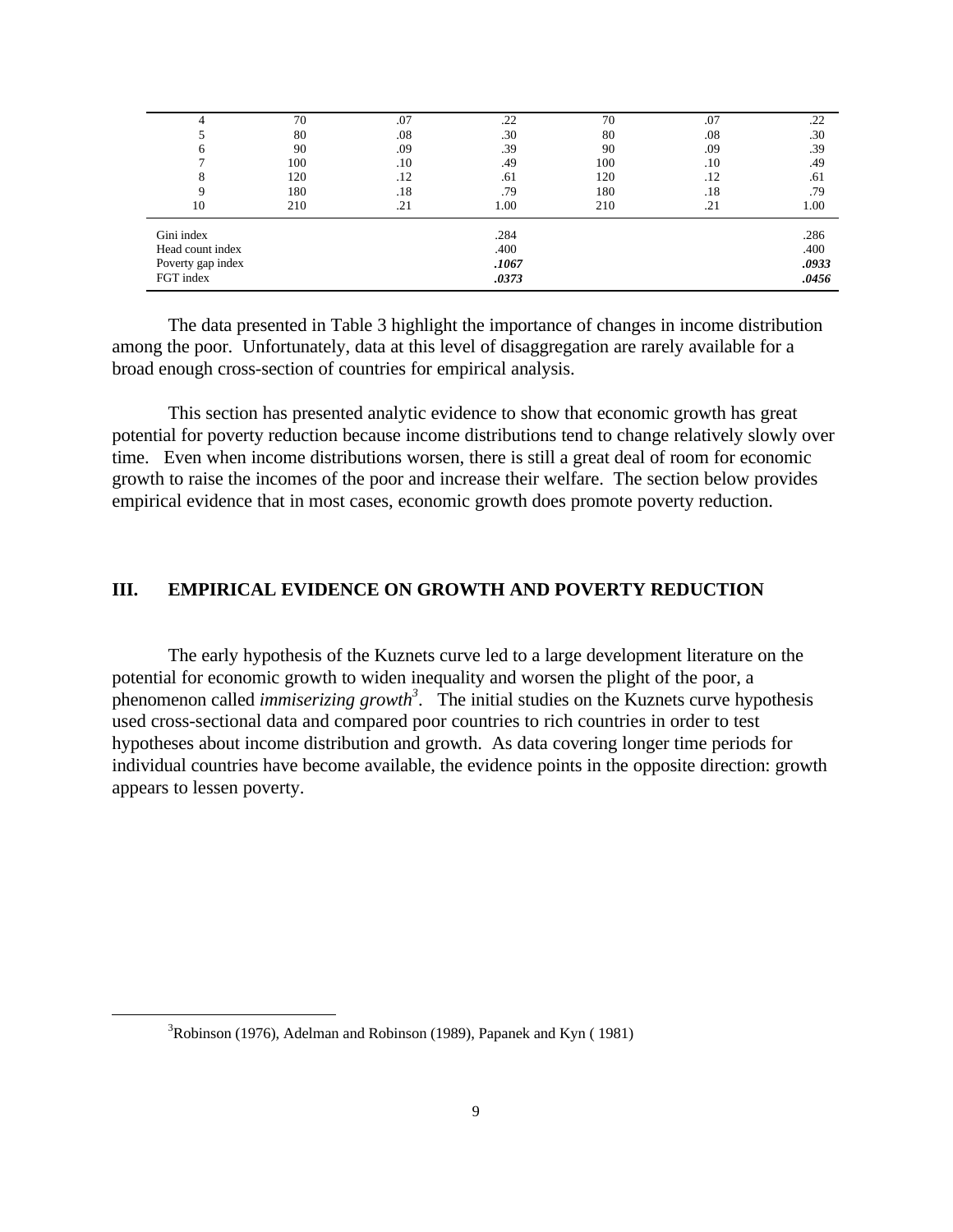Even early studies<sup>4</sup> found that increases in poverty and economic growth were a very exceptional combination. A 1979 study of 12 growth periods in various countries found no increase in poverty and the real per capita income of the poorest 20% rose in every period of growth. A more recent study by Fields (1989) indicates that of 18 countries with data on poverty over time, in only one case was economic growth not accompanied by a fall in poverty. Moreover, Fields found that more rapid economic growth tends to bring greater declines in poverty.

While this preliminary evidence was encouraging, more conclusive results were precluded by the lack of data. In 1996, however, a new database was compiled by Klaus Deininger and Lyn Squire at the World Bank. This database contains the most comprehensive data that exist on income distribution across countries. The data cover 58 countries, beginning in 1960, and for each country give the distribution of income by quintile. In compiling the database, every effort was made to ensure that only reasonably high quality data based on comprehensive household surveys were included. Of the 58 countries included in the database, 26 are developing countries.

 The database makes it possible for the first time to test propositions about the Kuznets curve and the relationship between growth and poverty over time.

We used the Deininger-Squire data set to identify 61 intervals, covering 26 developing countries,<sup>5</sup> for which growth in national average and quintile incomes could be identified. We used relatively restrictive criteria in defining our sample: intervals should be at least 5 years in length, but as long as a decade if possible, and based on consistently defined household surveys.

Our aim in this study was to measure the growth of average income for both the poorest 20% and the poorest 40% of the population, then to compare these to the growth of GDP per capita. For example, to calculate the growth in income for the poorest 20% of the population we took the share of income held by the poorest 20% and used the level of GDP for each year to calculate the dollar amount of income held by the poor. $6$  The GDP figures were taken from the Summers and Heston Penn World Tables, which calculates a cross-nationally comparable GDP, adjusted for differences in purchasing power in different countries.<sup>7</sup> The data and the calculations used to derive them are given in Appendix A.

-

<sup>6</sup>The formula used to derive income of the various quintiles is as follows: The income share of the bottom 20% is the income that the group actually holds in a given year divided by total national income. The average income per capita of the poorest 20% is therefore the income share of the bottom 20%, divided by their share in the population (20%) times the average per capita income. Details are givenin Appendix A.

<sup>4</sup>Ahluwalia, Carter and Chenery (1979) and Fields (1980)

<sup>&</sup>lt;sup>5</sup> The countries (and number of intervals) are Bangladesh (4), Brazil (3), Chile (1), China (2), Colombia (2), Costa Rica (3), Dominican Republic (1), Greece (2), Hong Kong (4), India (4), Indonesia (2), Jamaica (1), Jordan (1), South Korea (4), Malaysia (3), Mexico (3), Morocco (1), Nigeria (1), Pakistan (3), Panama (1), Philippines (1), Sri Lanka (2), Taiwan (3), Thailand (3), Trinidad and Tobago (2) and Venezuela (2).

<sup>&</sup>lt;sup>7</sup>These figures are adjusted for "purchasing power parity" as described above, to compensate for the different purchasing power of a dollar across countries.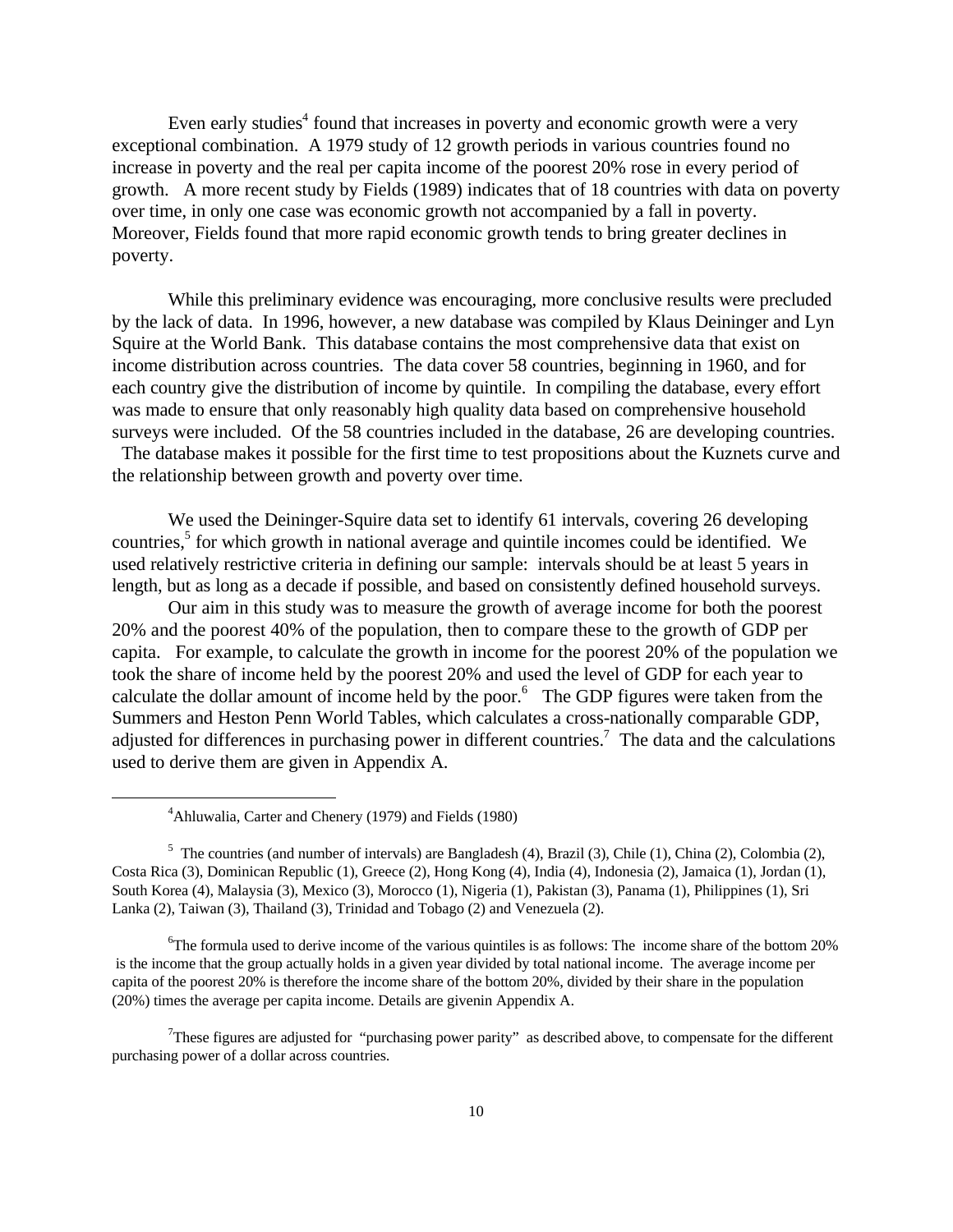From these calculations, we regressed the growth of income for the poorest two groups against the growth of GDP per capita for the entire population. The results are summarized in Table 4 and in Figures 3 and 4 below. Larger versions of these figures are given in Appendix B.

| Table 4: Response of Average Income of Lower Income Groups to Growth of GDP Per Capita, 1960 to 1993 <sup>8</sup> |             |             |  |  |  |
|-------------------------------------------------------------------------------------------------------------------|-------------|-------------|--|--|--|
|                                                                                                                   | Poorest 20% | Poorest 40% |  |  |  |
|                                                                                                                   |             |             |  |  |  |
| Change (%) in average income with a 10% increase in GNP per capita                                                | .921        | 1.008       |  |  |  |
| <i>t</i> -ratio                                                                                                   | 5.829       | 8.4526      |  |  |  |
| Adjusted $R^2$                                                                                                    | 0.3563      | 0.5486      |  |  |  |

The regressions reported in Table 4 show that an increase in the rate of per capita GDP growth translates into a one-for-one increase in average income of the poorest 40%. GDP growth of 10% per year is associated with income growth of 10% for the poorest 40% of the population. For the poorest 20% the elasticity of response is 0.921; GDP growth of 10% is associated with income growth of 9.21%. These regressions indicate that on average the poor do benefit from economic growth.

Figure 3 shows the data for the poorest 20% of the population and indicates that there is a clear relationship between growth of the incomes of the bottom 20% and growth in GDP per capita. All the data points in the upper right quadrant are examples of periods where economic growth increased the incomes of the poorest 20%. The cases where increases in per capita GDP were accompanied by decreases in the income of the bottom 20%, are located in the bottom right quadrant and are discussed below.

 ${}^{8}$ These regressions included initial levels of GDP. The coefficients on GDP (i.e. the responsiveness of changes in the income of the poor to GDP growth) barely changed when initial GDP was excluded from the regression. The coefficients on initial levels of GDP are small, positive, and not significant, indicating that for this sample, the starting level of GDP had no effect on income growth of the poor.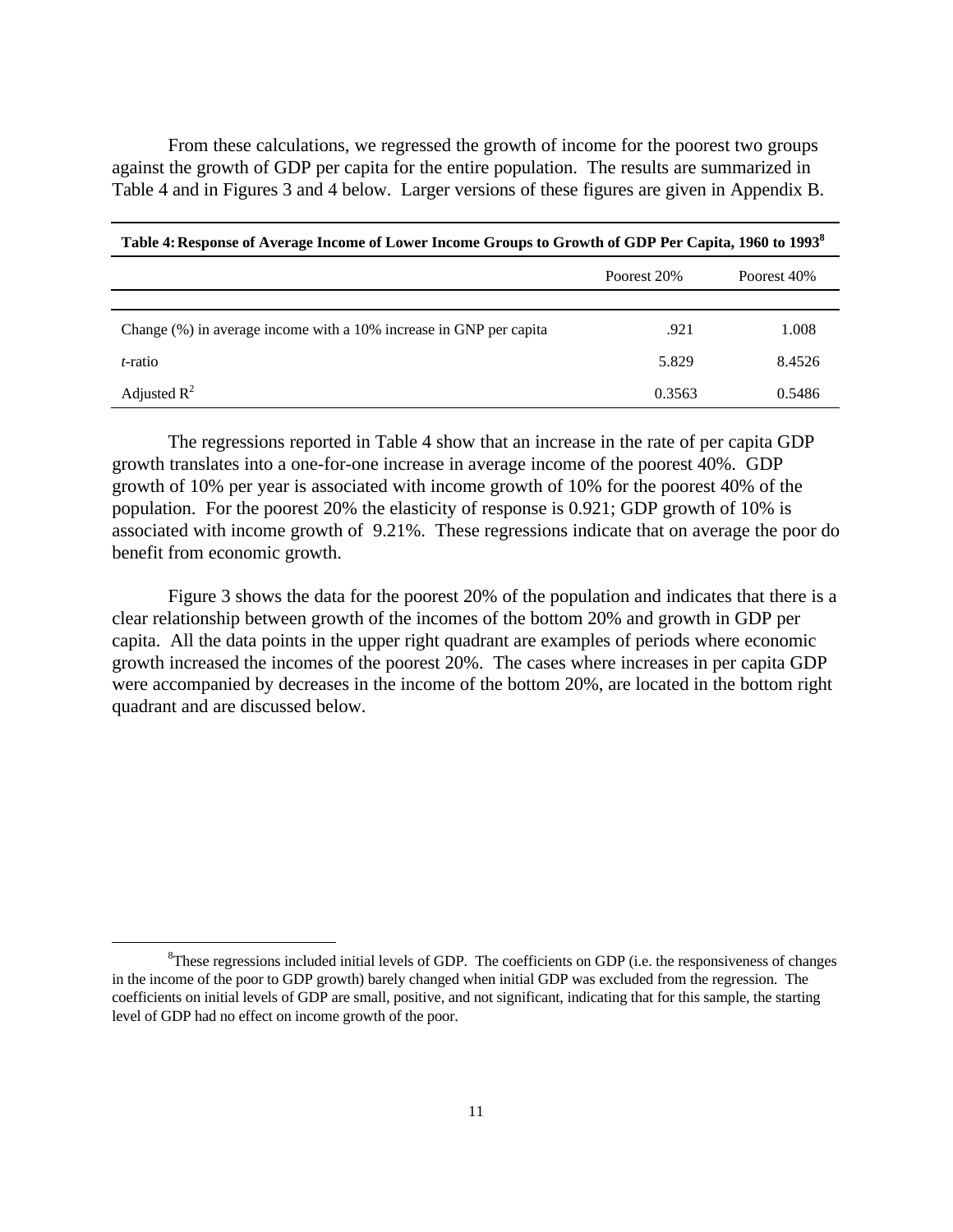

Figure 4 shows a similar story for the incomes of the bottom 40%, which are associated even more strongly with an increase in per capita GDP.

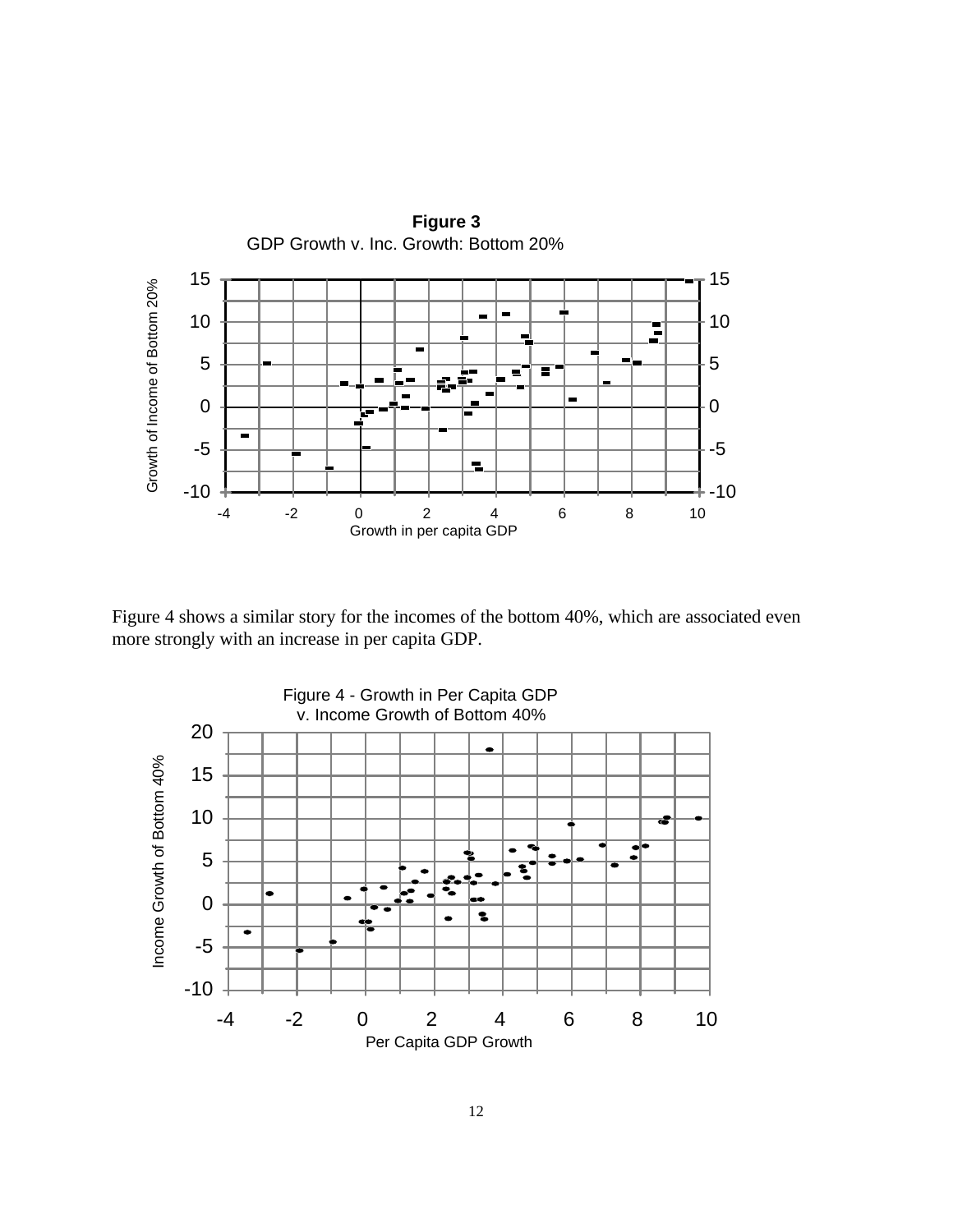In the vast majority of cases, economic growth is accompanied by a reduction of poverty, as indicated by the large number of observations in the upper right hand quadrant of the graph.

The combination of substantial growth in per capita GDP and a significant decline in income for the poorest 20% or 40% (observed in the lower right hand quadrant of the graph) occurred in only five out of twenty-six countries: China (1986-1992), Colombia (1970-8), Costa Rica (1971-77 and 1983-89), the Dominican Republic (1984-89), and Greece (1981-88). And only in the three Latin American countries did this occur for both the poorest 20% and 40%.

In addition to the few adverse observations, however, there are a number of cases in which rapid growth, while not reducing incomes of the poorest, did not raise them much, either. This weak response is observed for the poorest 20% of Hong Kong (1986-91), Korea (1970-76) and Sri Lanka (1973-81 and to a lesser extent 1981-87). The first two cases are curious, because Hong Kong and Korea both experienced rapid growth in several other periods when the poorest 20% did extremely well. For the long period of rapid growth in Hong Kong and Korea, as in other East Asian countries that followed outward-looking strategies, there appears to have been substantial reductions in poverty. The Sri Lanka case is a concern, however, because it coincides with the period when economic liberalization replaced a regime that was notable for protecting the incomes of the poor.

Finally, in four cases, very poor (but not negative) economic growth led to a deterioration in the share of income held by the poor: Chile (1971-89), Mexico (1984-1989), and Nigeria (1986-1992), and Pakistan (1970-1979). In all these cases economic growth per person was less than 0.3% per year.

Of the eight episodes noted above in which incomes of the poorest either reacted adversely to growth or did not respond much, four involve data from the 1970s that may be of questionable quality and comparability. The distribution data from Deininger and Squire on which our analysis is based cover 30 years, a span that is appropriate to deal with questions about growth and poverty. Over that time the resources devoted to household surveys have increased and the standards for acceptable data have been refined and improved. Hence for any country the early data are unlikely to be comparable to more recent surveys and may give spurious results.

These results give strong support to the proposition that GDP growth can be and usually is a powerful force in reducing poverty, whether our concern is with the poorest 20% or 40% of the population. Of the thirty-nine intervals where GDP growth exceeded 2% per capita, the income of the poor fell in only six. And only Chile and Costa Rica experienced declines in income of both the poorest 20% and 40% over the last three decades in combination with economic growth.

#### **Economic Growth and Income Distribution**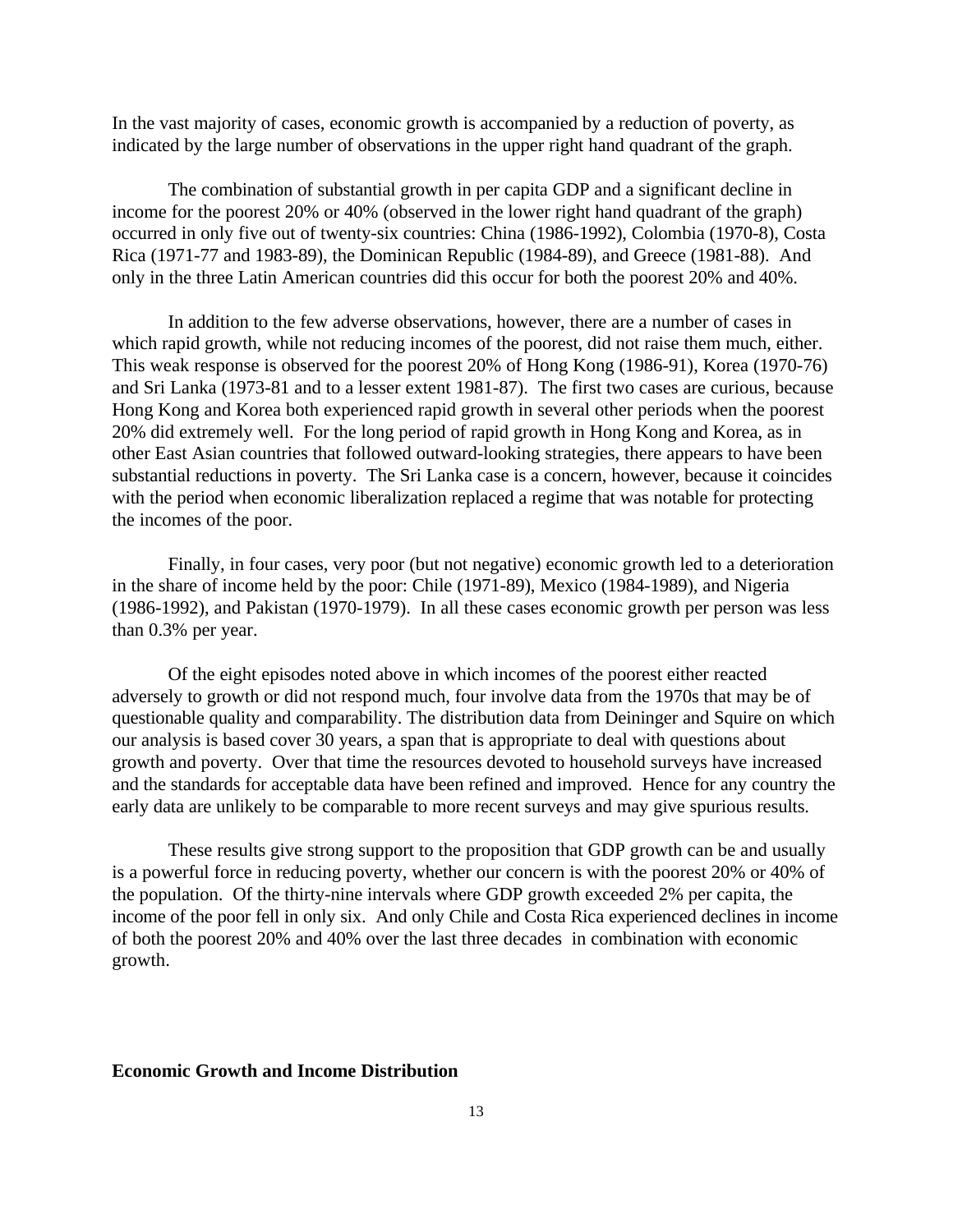The data above demonstrate that the poor benefit from economic growth through rising incomes. Even when the income distribution deteriorated with growth, the poor still had rising incomes in almost all cases. Figures 3 and 4 above show graphically the changes in the share of income accruing to the bottom 20% and 40%. If a  $45^{\circ}$  line from the origin is drawn on the graph, as it is in Appendix B, any points above that line represent improvements in the income share of the poor. In Figure 4, showing the poorest 40%, the poor improved their share of total income in more than half the growth episodes. For the poorest 20% shown in Figure 3, the poor overwhelmingly increased their average income, even though in more than half the episodes the poor lost income share.

As discussed above, income distributions tend to change quite slowly over time. Because of this, growth has great potential to raise the incomes of the poor. As noted above, in Thailand, which had the greatest deterioration in income distribution over the last 30 years, the per capita income of the poorest quintile was 60% higher in 1992 than in 1975, while the incomes of the poorest 40% nearly doubled. Growth is a powerful mechanism for reducing poverty.

#### **Additional Evidence that Growth Reduces Poverty**

 $\overline{a}$ 

Using the same data set but including all 58 countries, Deininger and Squire (1996b) identify 91 intervals or episodes for which income growth and changes in income distribution are available. They find that changes in income distribution are generally small, so that growth is clearly associated with increasing incomes in each quintile of the population. In more than 81% of their 91 growth episodes, the incomes of the poorest quintile rose.

Another study by Ravallion and Chen (1996) analyzes a more selective set of household survey results, covering the period since 1980. Their results are striking and give strong support to the hypothesis that growth reduces poverty in developing countries.

Ravallion and Chen use 64 intervals that cover periods from one to seven years. Twentyone of these intervals are from Eastern Europe and Central Asia (former Soviet or transitional countries), and forty-three are from developing countries. For each episode, Ravallion and Chen calculate the change in the headcount index of poverty (H) and the growth in the mean income for the sample as a whole.

Regressions of the change in poverty *versus* the growth in average sample income are reported in Table 5 for two poverty lines<sup>9</sup>: 75% of the sample mean income in the first survey year for each country and a lower line of \$1 dollar per day. The results are given separately for the former Soviet countries and the developing countries. With the 75% of mean income poverty

<sup>&</sup>lt;sup>9</sup>The original study ran these regressions with four poverty lines: 50% of mean income, 75% of mean income, 100% of mean income, and the dollar a day poverty line. The 75% of mean income results are reported here as the crucial poverty line for developing countries.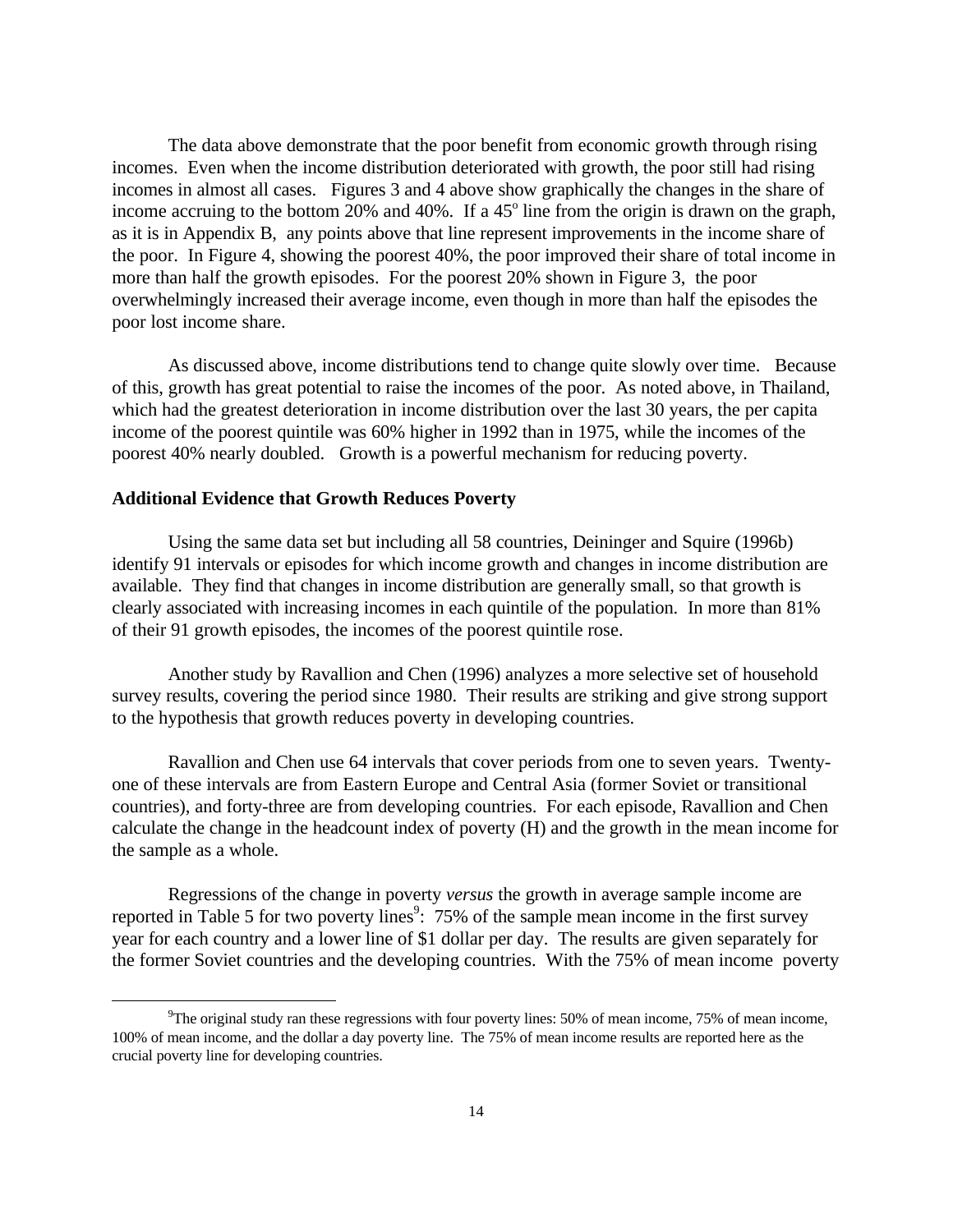line, a 10% growth in income has a proportional impact on poverty, reducing the number living below the poverty line by 9.9%. The impact of growth on the welfare of the very poor was even greater: with the poverty line defined as the international standard of only \$1 per day, then a 10% rise in average income reduced poverty by 17.6% for this sample. For transitional economies, which are undergoing deep structural change and for which incomes fell in many episodes, the elasticities are still higher: with the poverty line at 75% of the mean, a 10% rise income reduces poverty by 26.6%. All these estimates, derived from simple regressions, are highly significant, as indicated by the *t*-ratios.

| Table 5:        | Response of Headcount Index (H) of Poverty to Growth in Mean Income (Y), 1980 to 1993 |                 |                                               |                 |
|-----------------|---------------------------------------------------------------------------------------|-----------------|-----------------------------------------------|-----------------|
|                 | Developing countries                                                                  |                 | Transitional economies                        |                 |
| Poverty line as | Change $(\%)$ in H with $10\%$<br>growth in Y                                         | <i>t</i> -ratio | Change $(\%)$ in H with $10\%$<br>growth in Y | <i>t</i> -ratio |
| 75 % of Y       | $-9.9$                                                                                | $-12.22$        | $-26.6$                                       | $-8.99$         |
| \$1 per day     | $-17.9$                                                                               | $-4.92$         |                                               |                 |
|                 | Source: Ravallion and Chen (1996)                                                     |                 |                                               |                 |

Bruno, Ravallion and Squire (1996), using the same data set, $^{10}$  find that for twenty poor countries, the Foster-Greer-Thorbecke (FGT) measure of the severity of poverty is even more responsive to growth: a 10% rise in average income is associated with a 35% fall in the FGT index. Because the FGT index gives greater weight than the headcount index to the incomes of the those well below the poverty line, this result demonstrates that economic growth does reach the very poor.

#### **Regional Data**

<u>.</u>

The data sets described above contain very little data on Africa, where there has been intense concern about the adverse effect of growth-oriented strategies on poverty. A recent study by Demery and Squire (1996) assemble survey data for six African countries: Cote d'Ivoire (1985-88), Ethiopia (1989-94), Ghana (1988-92), Kenya (1982-92), Nigeria (1985-92) and Tanzania (1983-91). They show that over these intervals, the headcount index of poverty rose only in Cote d'Ivoire where per capita income declined by 2.5% a year. The index of poverty fell substantially in Ethiopia, Nigeria, and Tanzania, and fell slightly in Ghana and Kenya. Surprisingly, incomes also declined (by 2.3% a year) in Ethiopia over the relevant period when poverty did not increase nearly as much. Ghana and Nigeria had per capita growth rates of about

 $10$  The data set is undergoing continual refinement, so it is possible that the data used in Ravallion and Chen are not identical to that used in the slightly earlier work of Bruno, *et al.*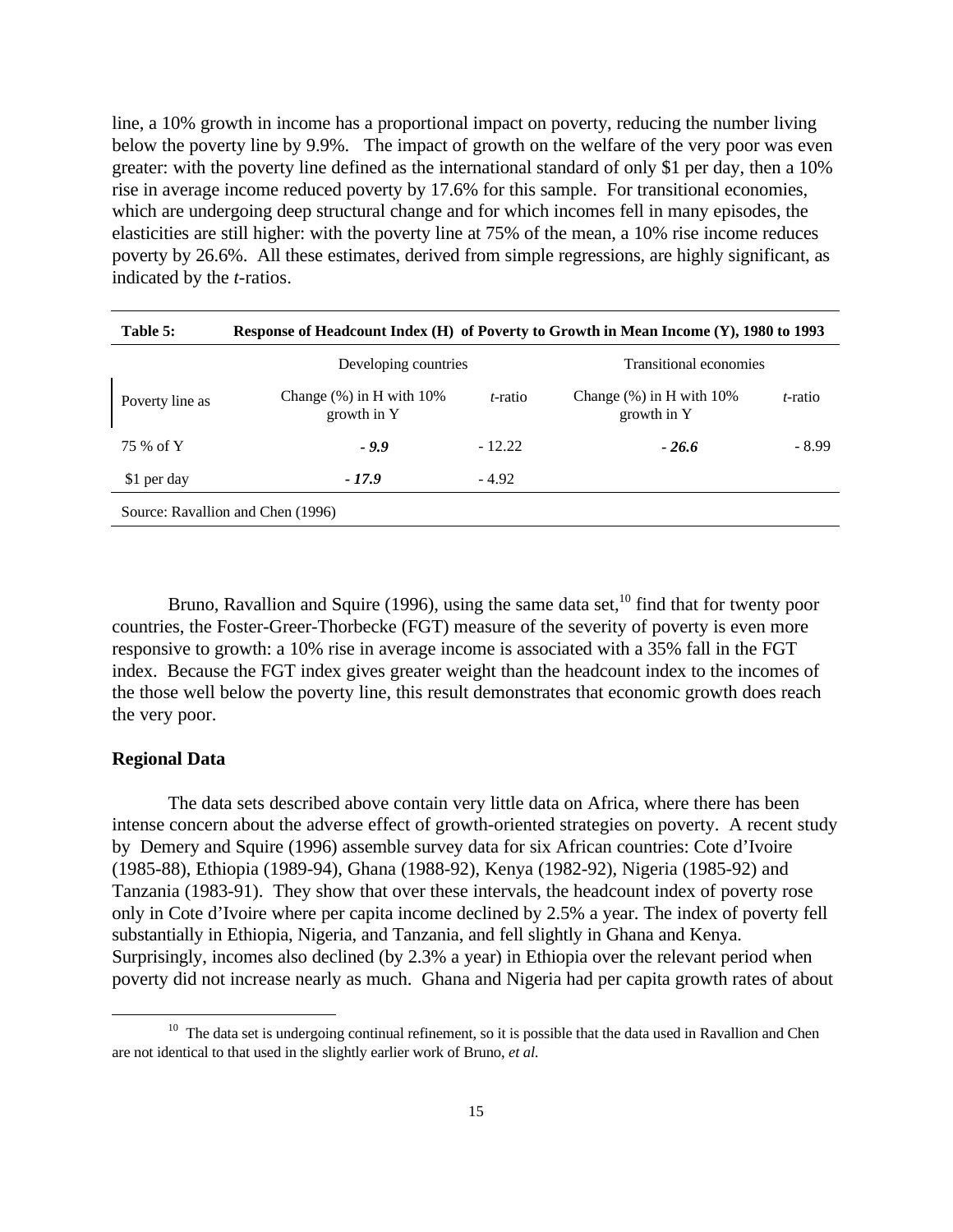1% per annum over the relevant periods according to their calculations, while Tanzania and Kenya had growth rates of 0.4%. When the poverty line is drawn to include only the poorest 10% of the population in the initial survey year, however, poverty increased in four of the five countries for which there are estimates. This is not surprising, given that per capita growth rates were less than one percent a year. For three of these countries, Kenya, Tanzania, and Nigeria, the data quality is rated as "medium" or "poor," and it is notoriously difficult to reliably estimate income or expenditure of the very poor.

Latin America is another region that elicits concern about the impact of growth on poverty. We include eight Latin American countries in our data, representing 15 of the 61 intervals in our sample. Only five of these intervals--from Colombia, Costa Rica, Chile, and the Dominican Republic--show results contrary to the general finding that growth reduces poverty. Morley (1995), using essentially the same data set, has analyzed changes in income distribution during the 1980s and early 1990s. His findings are consistent with ours. During periods of recovery, distributions improved and poverty was reduced, while during periods of recession, income distribution worsened and poverty increased. There were two exceptions to this pattern: Guatemala in 1986-9 and Chile in 1987-90.

Thus the preponderance of evidence, over both long and short intervals, demonstrates that economic growth reduces poverty. Not only is the tendency strong, but there very few exceptions. These results suggest that for the vast majority of countries the fear that growth will bypass the poor is misplaced.

#### **IV. POVERTY, ECONOMIC POLICY AND ECONOMIC STRUCTURE**

The evidence that growth substantially reduces poverty does not rule out the possibility that different growth-oriented policies could have different impacts on the rate of poverty reduction. A companion CAER study by Stryker, et al., will look at these issues in detail. Our purpose here is to bridge these two studies by reviewing some results arising from our own preliminary analysis and from additional studies done in this area.

The association of economic growth with poverty reduction leads to the expectation that policies promoting growth will also reduce poverty. Critics of stabilization and structural adjustment policies have taken the opposite view, that these exacerbate poverty. But to the extent that structural adjustment and stabilization promote sound macroeconomic management and an openness to trade, they should work to reduce poverty through economic growth. And indeed there is a large and growing body of literature showing that open economies tend to grow faster than closed economies.

If open, market-oriented policies and sound macroeconomic management lead to growth and growth reduces poverty, then it ought to be possible to observe the impact of policies on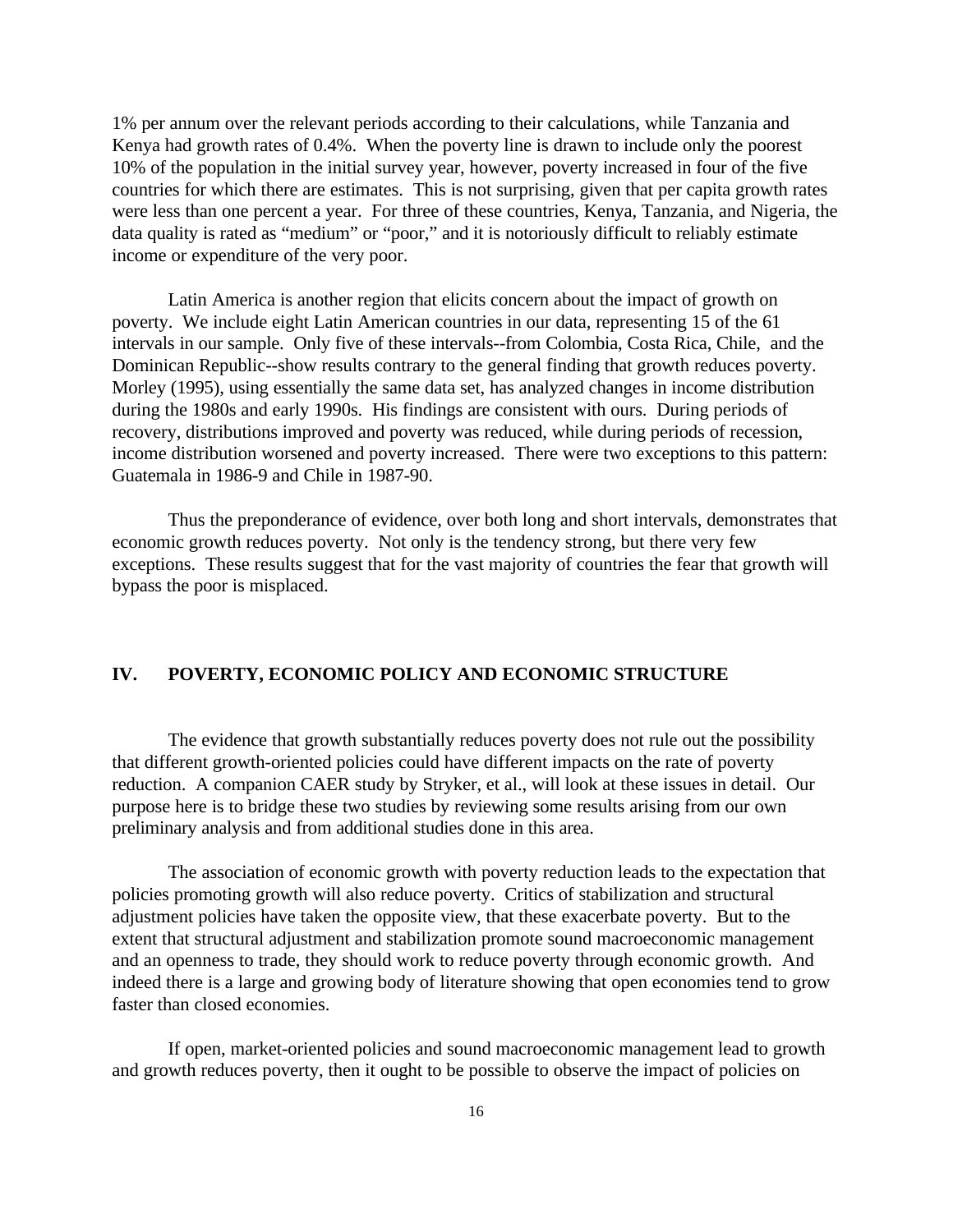poverty directly. We used our calculations of income growth for the poorest 20% and 40%, based on the Deininger-Squire data, to test the hypothesis that outward-looking policies benefit the poor.

To measure outward orientation, we use a dummy variable developed by Sachs and Warner (1995a) that incorporates observations of the parallel market exchange rate premium, quantitative import restrictions, the number of export restrictions (namely marketing boards for agricultural exports in Africa), and socialist (rather than market-oriented) economic management. To qualify as open, a country must have a low score on all four criteria. The openness variable below represents the fraction of years during a growth episode in which a country could be considered open. We ran two sets of regressions: the first looks at the effects of openness on growth of incomes of the poor (regressions 1 and 2 below), while the second tries to distinguish between the effects of growth and the effects of openness on the incomes of the poor (regressions 3 and 4 below). Table 6 summarizes the results.

#### **Table 6: Regression for Growth of Incomes of Poorest 20% and 40% on GDP Growth and Openness**<sup>a</sup>

| Regr'n<br>number | Dependent<br>variable=<br>Income growth of<br>bottom 20/40% | Constant                | Growth of GDP<br>p.c. <sup>11</sup> | <b>Openness</b>       | Adjusted<br>R-squared |
|------------------|-------------------------------------------------------------|-------------------------|-------------------------------------|-----------------------|-----------------------|
| 1                | $inc_{20}$                                                  | 2.047<br>(2.584)        |                                     | $2.405**$<br>(1.991)  | .0478                 |
| $\overline{2}$   | $inc_{40}$                                                  | 2.437<br>(3.337)        |                                     | 1.926*<br>(1.73)      | .0326                 |
| 3                | $inc_{20}$                                                  | $-0.2787$<br>$(-0.303)$ | .864<br>(5.027)                     | .0557<br>(.048)       | .3213                 |
| $\overline{4}$   | $inc_{40}$                                                  | $-0.5529$<br>$(-0.795)$ | 1.038<br>(7.984)                    | $-1.055$<br>$(-1.19)$ | .5359                 |

<sup>a</sup> *t*-ratios in parentheses; coefficients in boldface are significant at 1% level or better. \*\* indicates significance at the 5% level, \* at the 10% level.

The first two regressions, in which growth of average income is regressed on the openness dummy alone, suggest that open economies do favor more rapid growth in the incomes of the poorest 20% and 40% of the population and the effect is substantial. However, openness explains less than 5% of the variance of income growth in these regressions. And the effect disappears when the regressions are run with both GDP growth and the openness dummy. In regressions 3 and 4, the growth of GDP has the high and highly significant coefficients previously noted, while the coefficient on openness, though still positive, is smaller and statistically insignificant (i.e.

 $11$ In regressions 3 and 4 the initial level of GDP is also included to control for differences in starting levels of income. The coefficient is positive, but very small and not significant.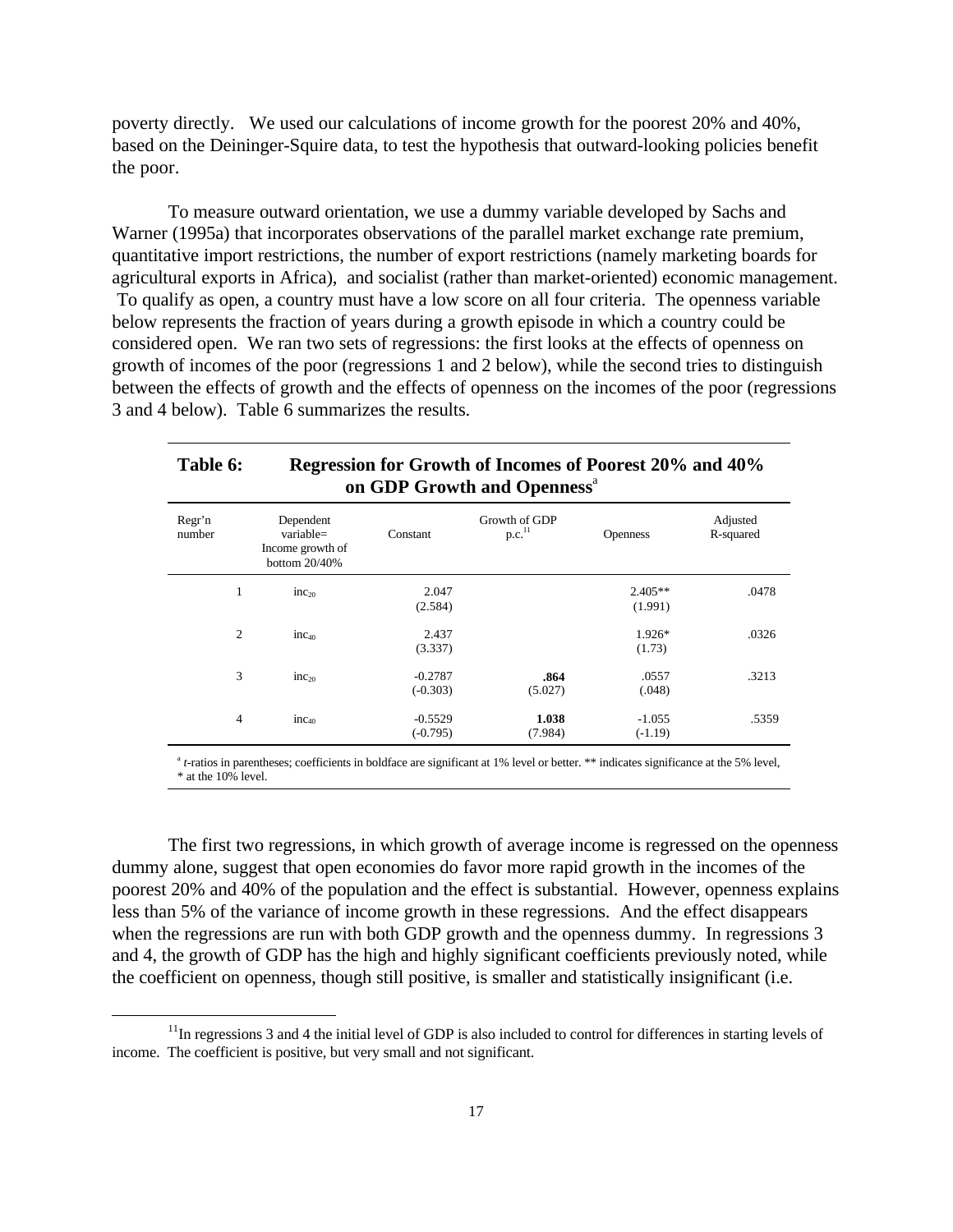indistinguishable from zero). These regressions argue that more open economies do deliver more rapid growth to the poorest, but that the impact works primarily through economic growth: openness contributes to more rapid growth of GDP which in turn reduces poverty.

#### **Additional Evidence on Economic Policies, Growth and Poverty**

A great deal of evidence has been generated in the last five years that supports the proposition that more open economies have higher rates of growth. This section reviews the main findings of these studies.

An important study by Dollar (1992) looks at the relationship between exchange rates and growth by constructing a measure of openness indicating the extent to which the trade regime distorts the real exchange rate from its free-trade level for the period 1976-1985 and uses this indicator in a regression of 95 countries. Dollar estimates that reducing the level of exchange rate distortion to that of Asia would raise GDP growth by 1.8% in Africa and 0.7% in Latin America. Reducing exchange rate variability to the Asian level would add an additional 0.8% to annual growth in Latin America and 0.3% to growth rates Africa.

 Sachs and Warner test the effects of openness on growth using their openness variable described above. In regressions of the annual growth of per capita GDP from 1970 to 1989, incorporating data for 114 countries, Sachs and Warner find large, negative and highly significant coefficients for the openness variable. Open economies have annual growth rates as much as 2.8 percentage points higher than closed economies, on average.

Sachs (1996) has used these results to show how much faster African countries could grow if they adopt the kind of open policies that have characterized East and Southeast Asian countries. He attributes a difference of 1.8% a year in income growth to the closed-economy policies of African countries, including exchange rate overvaluation, import restrictions and export restrictions (marketing boards). Two other factors--lower savings rates<sup>12</sup> and less efficient internal markets--reduce growth rates by another 2.8% a year below Asian levels, so that on the whole different policies can explain 4.6% of the difference between African and Asian growth rates.

Using a different regression framework, Easterly and Levine (1996) find that three variables associated with soundly managed, open economies--the exchange rate premium, the fiscal surplus as a share of GDP, and ratio of liquid financial assets to GDP--can account for a growth differential of 1.5 percentage points between African economies and East and Southeast Asian economies.

<sup>&</sup>lt;sup>12</sup> Lower savings rates are not a policy variable. However, government deficits, which are susceptible to fiscal policy, are an important contributor to low savings in Africa.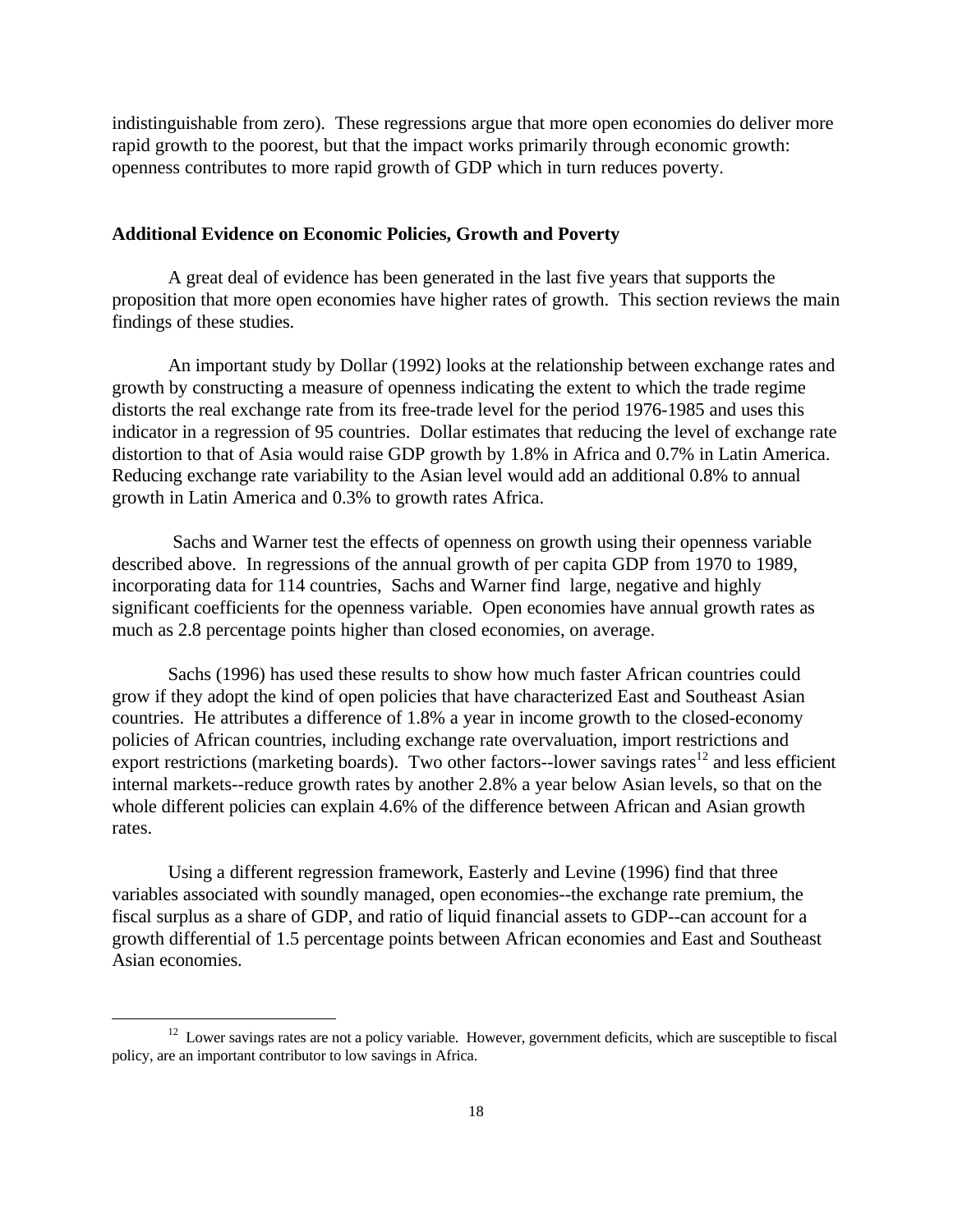These studies focus on the relationship between growth and economic structure. A study by Fischer (1993) investigates the effects of shorter-term, macroeconomic variables with longterm growth. Fischer finds that low budget deficits (or higher surpluses), low inflation and market-based official exchange rates $^{13}$  are associated strongly and significantly with more rapid economic growth. By extension, then, sound macroeconomic management, because it establishes conditions for sustainable growth, is associated with reduced poverty.

Finally, in their study of six African countries cited above, Demery and Squire (1996) construct an index that measures the combined effects of three macroeconomic policies: a reduction in the fiscal deficit, a reduction in seignorage, and a devaluation of the real effective exchange rate. They find that in all six countries, a favorable change in the macroeconomic policy index was associated with a favorable change in the incidence of poverty. In Cote d'Ivoire, the only country with increased poverty, the macroeconomic index worsened.

These studies all demonstrate the important connection between outward oriented policies and economic growth. Because economic growth is such a key factor in poverty reduction, openness becomes an important policy variable that can be used to reduce poverty. But economic structure and government spending decisions also matter, as discussed below.

#### **Poverty and Economic Structure**

Countries that are relatively rich in natural resources tend to have slower economic growth. Furthermore, for reasons already discussed, in resource-rich societies the distribution of income is expected to be more concentrated and market forces alone will be less effective in translating GDP growth into substantial reductions in poverty. Thus, on both counts, we would expect the growth of income of the poorest groups to be slower in resource-rich economies. To test this proposition, we utilized three indices compiled by Sachs and Warner to represent resource endowment:

- the ratio of natural resource exports to GDP
- the ratio of natural resource exports to total exports
- the ratio of arable, pasture, and forest land to population.

All indices are based in 1971, a year predating all but a few of our observations and thus indicative of an initial resource endowment.

<sup>&</sup>lt;sup>13</sup> As indicated by low premia on the informal market.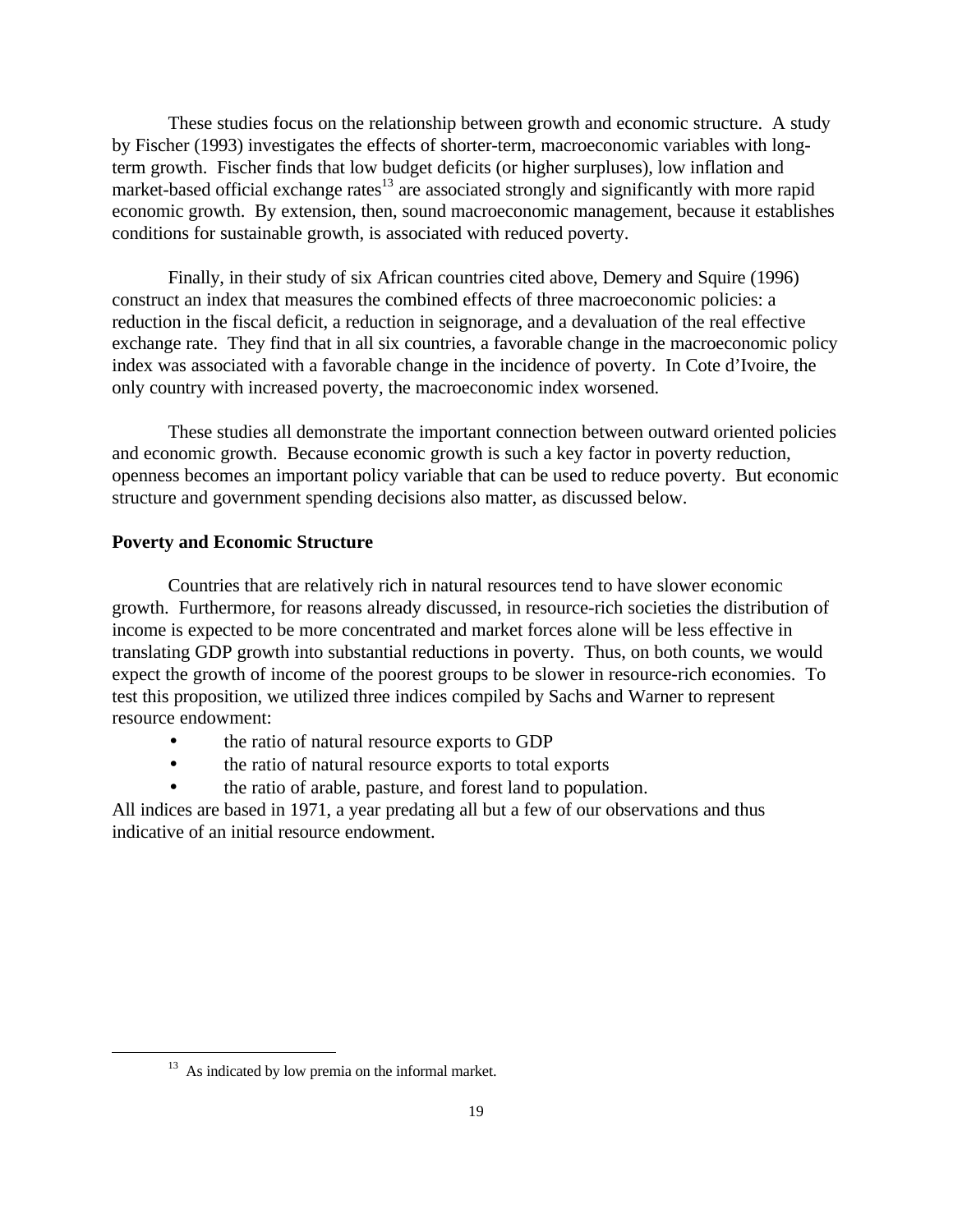The results are qualitatively similar to those on openness. Resource exports as a share of total exports and land per person have a negative effect on growth. The coefficients are negative and significant at the 1% level or better.<sup>14</sup> Growth of incomes for the poor is lower in wellendowed economies. But resource endowment does not explain much of the variance in income growth of the poor: adjusted R-squareds are below 25%. And, as with openness, when the growth of GDP is inserted into these regressions, the resource endowment coefficients lose significance, though they retain the expected negative sign. Resource endowments appear to work against poverty reduction through their depressing effect on economic growth, as Sachs and Warner (1995b) have demonstrated.

Table 7 below shows the role of policy in overcoming resource wealth problems. Regressions were run showing the effects of openness and resource endowment on income growth of the poor. Regressions 1 and 2 use the share of resource exports in total exports as the indicator of natural resource wealth. All coefficients are negative and all but one are significant at the 5% level or better. This indicates that high levels of resource exports are associated with lower growth rates. The openness variables are positive; the positive impact of an open economy can offset the negative impact of resource dependence.

In regressions 3 and 4, land is used as the indicator of resource wealth, and the story is broadly similar, though only one of the coefficients on openness is significant at the 5% level. Resource wealth in terms of land appear to have a negative affect on growth. None of these regressions, however, explains more than a third of the variance in income growth of the poorest.

When the growth of GDP per capita is included, the openness and resource endowment variables lose their significance, although the signs remain the same. Openness retains its positive sign, suggesting again an open economy may help to offset the negative impact of resource dependence. As in the regressions above, the openness and resource variables appear to have little or no impact on poverty that is separable from their impact on economic growth.

<sup>&</sup>lt;sup>14</sup> The other indicator, resource exports as a share of GDP, gives negative but insignificant coefficients. If natural resource exports have a negative effect on growth of the economy as a whole, then using resource exports as a share of GDP should give significant results. If resource exports as a share of total exports negatively affects growth, then a different mechanism underlies the relationship between resource exports and growth. A large share of resource exports may give greater opportunities for rents and corruption, and this may have a negative effect on growth. In addition, resource exports may have a Dutch disease affect, appreciating the real exchange rate and thereby slowing growth.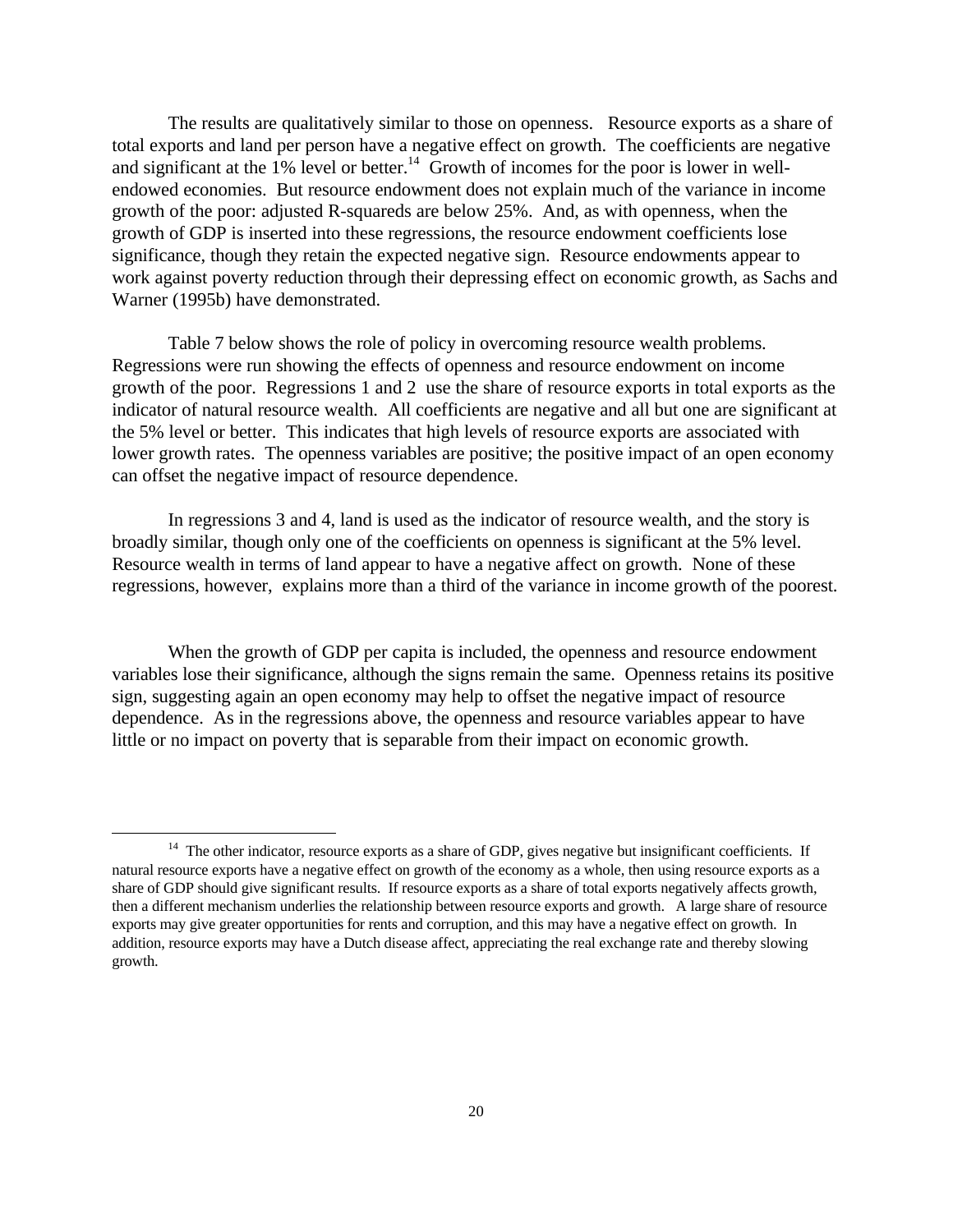| Regr'n<br>number | Depend.<br>Variable=Inco<br>me<br>growth of poor | Constant         | <b>Openness</b>  | Resource<br>exports <sup>c</sup> | Land per<br>person     | Adjusted<br>$R^2$ |
|------------------|--------------------------------------------------|------------------|------------------|----------------------------------|------------------------|-------------------|
| 1                | $inc_{20}$                                       | 1.93<br>(2.194)  | 3.222<br>(2.846) | $-8.3099$<br>$(-1.371)$          |                        | .1244             |
| 2                | $inc_{40}$                                       | 1.988<br>(2.998) | 3.311<br>(3.881) | $-9.304$<br>$(-2.307)$           |                        | .2349             |
| 3                | $inc_{20}$                                       | .9603<br>(1.268) | 1.843<br>(1.487) |                                  | $-74932$<br>$(-2.280)$ | . 1752            |
| $\overline{4}$   | $inc_{40}$                                       | .9588<br>(1.694) | 1.971<br>(2.128) |                                  | $-7229$<br>$(-2.94)$   | .2919             |

#### **Table 7:Regressions of Growth of the Incomes of the Poorest 20 and 40% on GDP Growth, Openness and Natural Resource Endowmenta,b**

<sup>a</sup> *t*-ratios in parentheses; coefficients in boldface are significant at 5% level or better.

b Regressions run without data from Trinidad & Tobago, which have unusually high natural resource exports and high levels of growth of the bottom 20 and 40%.

 $\epsilon$  Natural resource exports as share of total exports.

In considering the curse of resource wealth on poverty reduction, it is important to keep in mind a few outliers: resource-rich countries that have enjoyed both rapid GDP growth and dramatic reductions in poverty. Indonesia and Malaysia, both rich in natural resources including petroleum, have had rapid growth in GDP per capita since 1970 and substantially reduced poverty. In Indonesia, for example, average incomes grew by 4% a year from 1970 to 1993 and the headcount index of poverty fell from 60% to under 15%. In Malaysia, per capita income grew by over 3% a year and the headcount index of poverty fell from 18% to 2% over the same period. These countries avoided the curse of wealth through shrewd government policies.

First, both governments maintained sound macroeconomic policies that avoided exchange rate overvaluation and other symptoms of Dutch disease during the resource booms of the 1970s. Second, they invested in the education and health of their people, especially of the rural poor. Third, Indonesia (and to a lesser extent Malaysia) invested in rural infrastructure and agricultural development that benefited agricultural smallholders, especially on densely populated Java. And fourth, Malaysia undertook a determined policy of redistribution of assets and jobs towards the majority Malay population, which included most of the poor. Resource wealth does not condemn a country to entrenched poverty. Instead, resource wealth can be turned to an advantage in the war on poverty, but it takes a determined and skillful government to do so. It is the political economy of resources that drives the growth and poverty results.

#### **Additional Evidence on Poverty and Economic Structure**

Additional, intriguing evidence on poverty and economic structure is provided by Deininger and Squire (1996c), who utilize their data set to investigate the impact of both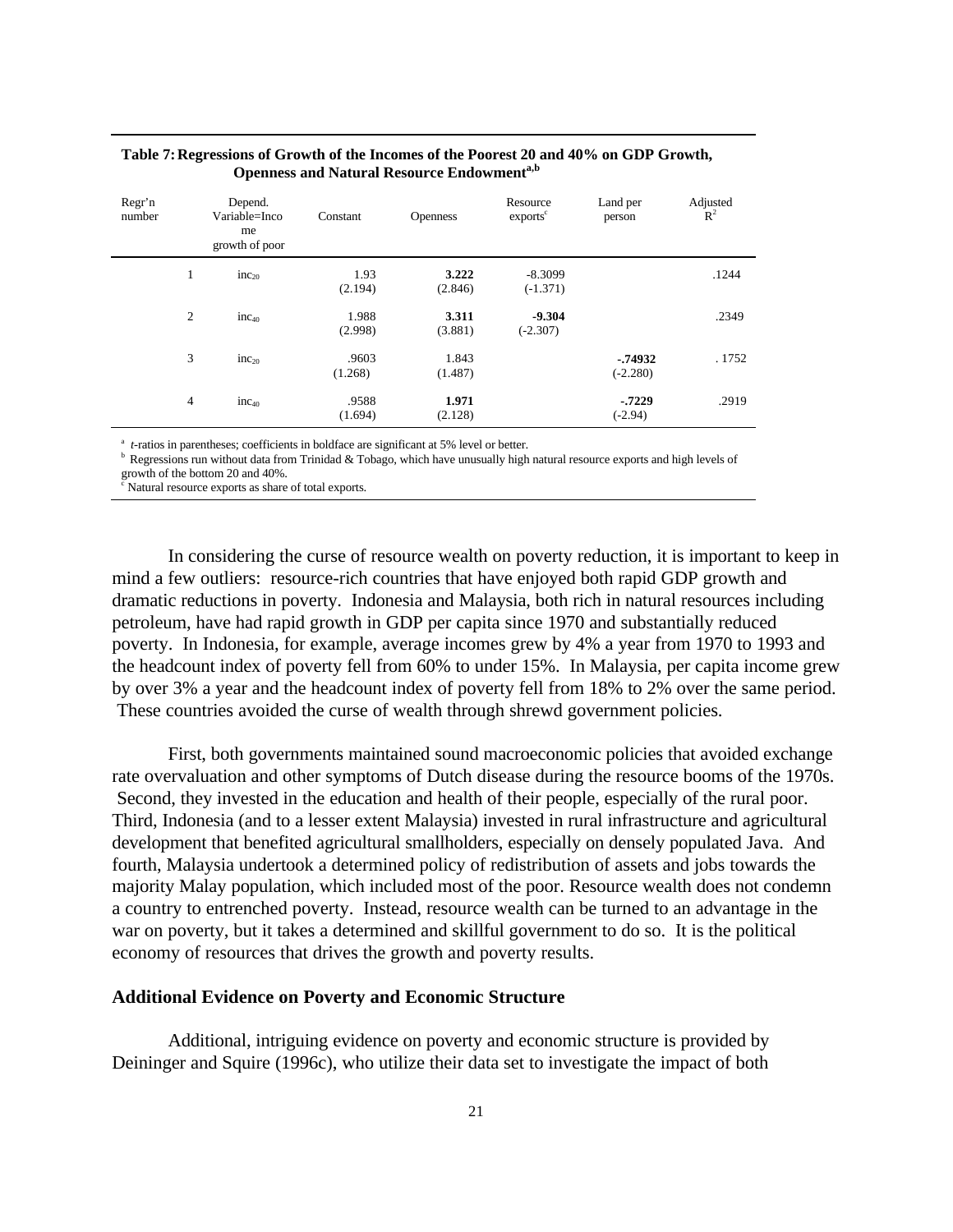economic structure and economic strategies on the incidence of poverty. Deininger and Squire are interested in the question of whether income growth--for the society as a whole and for the poor as a group--is more affected by initial levels of inequality or by levels of investment. They find that initial income inequality is not a robust determinant of future growth. Initial inequality is far from sufficient to explain the large differences in growth rates across countries. In their sample, a difference in the initial Gini coefficient of one standard deviation (9 points) is associated with a difference in growth rates of 0.4%. In addition, they find:

- **Higher investment rates have a positive and statistically significant impact on income for all quintiles of the income distribution.** Notably, the impact is higher for the bottom 20% than for any other group: a onestandard-deviation (9.4%) increase in the investment [rate] is associated with income gains of 1.8% a year for the poorest 20% of the population, compared to 1.5% for the population as a whole. For the bottom 40% as a group, however, the gain is 1.2% a year.
- **The initial distribution of land, as measured by the Gini coefficient, also has an impact on future income growth.**  Again, the impact is greatest for the poorest. A one-standard-deviation decline in the initial Gini coefficient for land is associated with gains in income of 1% a year for the poorest 20% of the population and 0.9% a year for the poorest 40%, compared to 0.5% a year for the population as a whole.
- **The initial distribution of income has no statistically significant impact on the incomes of the poorest 20 and 40% apart from that caused by lower growth rates.**  The initial distribution of income does affect average income growth, as faster growth is associated with greater initial equality. This results is confirmed by other recent studies, but this work indicates that greater initial inequality may not have a harmful effect on the poor in addition to that caused by lower growth.

These results imply that gains in investment rates may have a more powerful impact on poverty than changes in the distribution of land. Thus if land redistribution is likely to reduce investment rates because of political turmoil, for example, depending on the trade-off the poor may be better served if government forgoes land redistribution and implements policies to raise investment. Given the difficulties involved in redistributing both land and income, it seems quite possible that raising investment rates will be a better mechanism for poverty reduction that redistribution.

#### **CONCLUSION**

This study demonstrates that economic growth benefits the poor in almost all the countries in which substantial growth has taken place. Indeed, economic growth appears to be one of the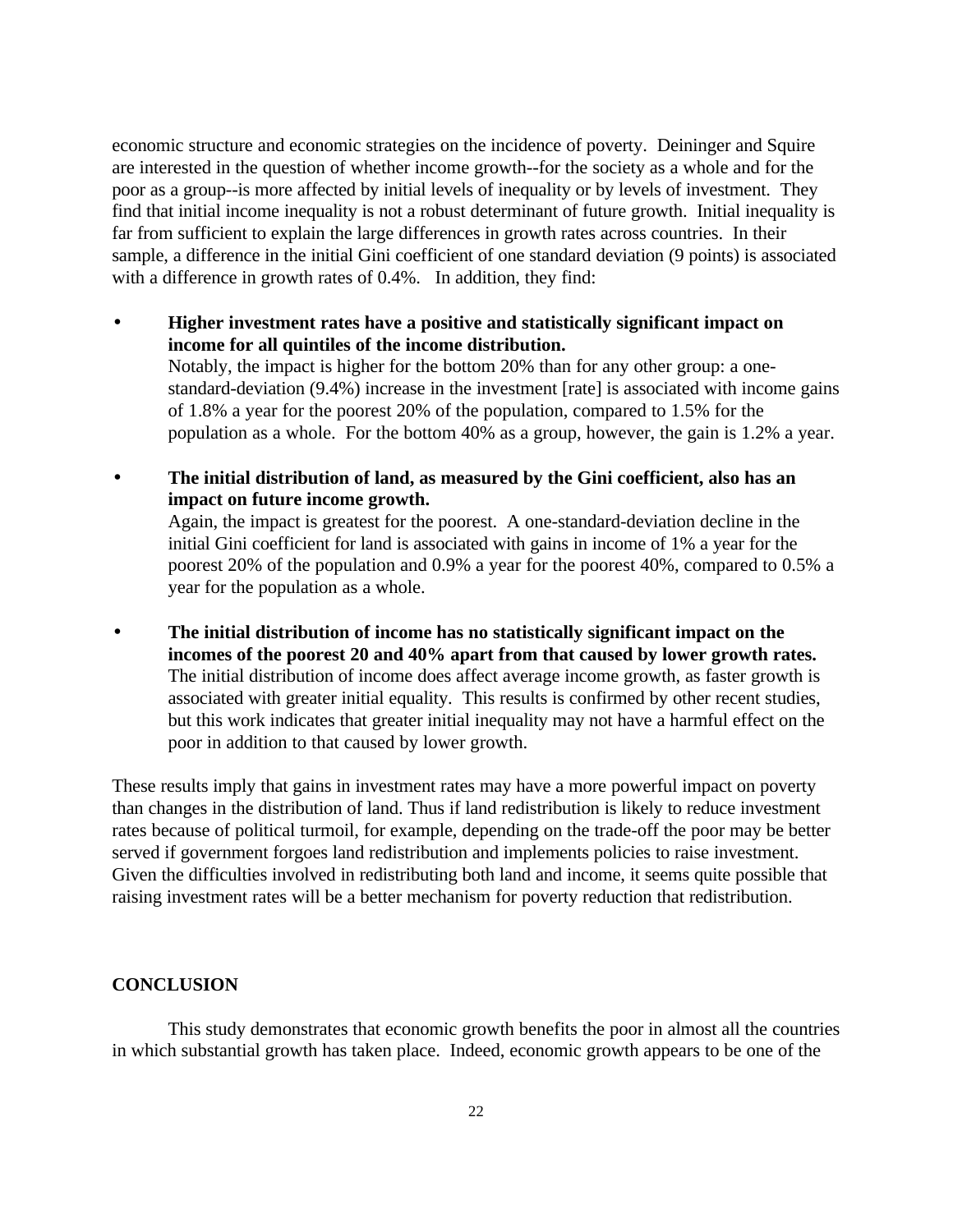best ways to reduce poverty. The poor do better in countries that grow quickly, even if income distribution deteriorates slightly. Countries which experienced rapid economic growth over the last thirty years, such as Hong Kong, Korea, Malaysia, and Indonesia, saw the per capita incomes of the bottom 20% and 40% of the population grow significantly. Another conclusion of this study is that income distribution changes only very slowly, and that a policy that aims at redistributing income at the expense of economic growth may have very low payoffs in terms of poverty reduction. While the evidence suggests that countries with more equal income distributions grow more quickly, the evidence also indicates that economic policy can compensate for inferior initial income distributions.

This study indicates that more outwardly oriented countries grow more quickly, leading to greater poverty alleviation. While it is quite difficult statistically to separate the effects of poverty on openness from those of economic growth, the evidence presented here suggests that the poor fare better in open economies. As noted above, this effect does depend on economic structure, and in those countries with more resource-intensive economies where wealth can be more concentrated, governments will have to make a determined effort to distribute the benefits of growth more widely, and should have the resources to do so.

Thus there is every reason to believe that economic growth reduces poverty. There is little evidence to support the contention that economic growth and outward-oriented policies will hurt the poor. Countries with higher rates of economic growth over the last 30 years have achieved greater reductions in poverty.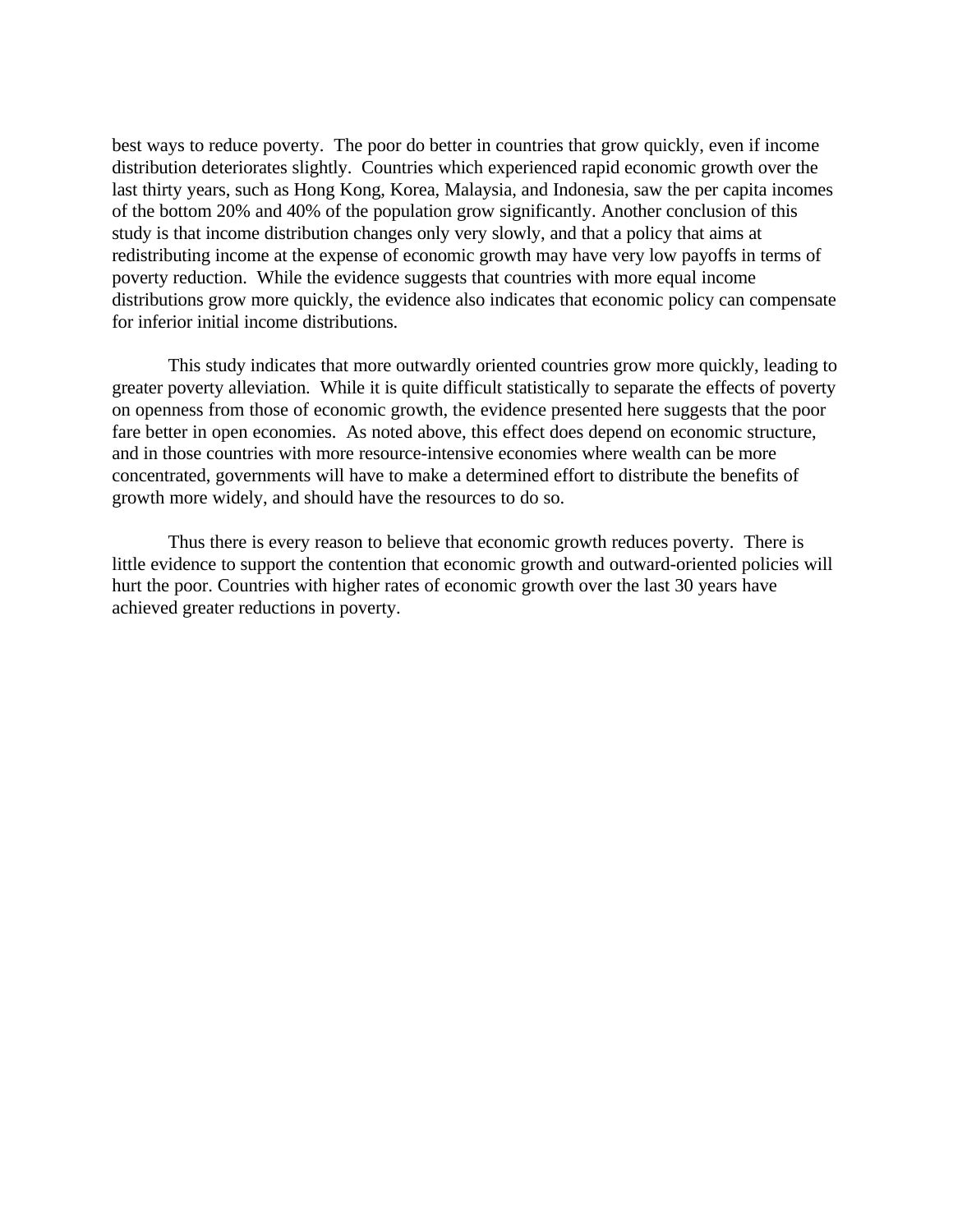#### **BIBLIOGRAPHY**

- Adelman, Irma and Sherman Robinson, 1989. "Income Distribution and Development." In Chenery and Srinivasan, eds. Handbook of Development Economics, Vol 2. Amsterdam: New Holland.
- Ahluwalia, M., N.G. Carter, and Hollis B. Chenery, 1979. "Growth and Poverty in Developing Countries." Journal of Development Economics. 3:307-342.
- Atkinson, Anthony B., 1991. "Comparing Poverty Rates Internationally: Lessons from Recent Studies in Developed Countries." World Bank Economic Review 5-1: 3-21.
- Atkinson, Anthony B 1987. "On the Measurement of Poverty." Econometrica 55-4: 749-764.
- Atkinson, Anthony, 1975. The Economics of Inequality. Oxford: Oxford University Press.
- Anand, S. and Harris, C. (1992). "Issues in the Measurement of Undernutrition" in S. Osmani, ed. Nutrition and Poverty. Oxford: Oxford University Press.
- Bennell, Paul, 1996. "Rates of Return to Education: Does the Conventional Pattern Prevail in Sub-Saharan Africa," World Development. 23-1: 183-199.
- Blackburn, McKinley, 1994. "International Comparisons of Poverty." The American Economic Review. 84-2:371-374.
- Bourguignon, Francois, Jaime de Melo and Christian Morrisson, 1991. "Poverty and Income Distribution during Adjustment: Issues and Evidence from the OECD Project." World Bank Country Economics Department, Working Paper 810.
- Bourgignon, Francois and Christian Morrison,1990. "Income Distribution, Development and Foreign Trade: A Cross-Sectional Analysis." European Economic Review, Vol 34: 1113- 1132.
- Bruno, Michael, Martin Ravallion, and Lyn Squire, 1996. "Equity and Growth in Developing Countries: Old and New Perspectives on the Policy Issues." World Bank, Policy Research Working Paper 1563.
- Chauduri, S. and Martin Ravallion, 1994. "How Well do Static Welfare Indicators I dentify the Chronically Poor?" Journal of Public Economics, 53-3: 367-394.
- Deaton, Angus, and J. Muellbauer, 1980. Economics and Consumer Behavior. Cambridge: Cambridge University Press.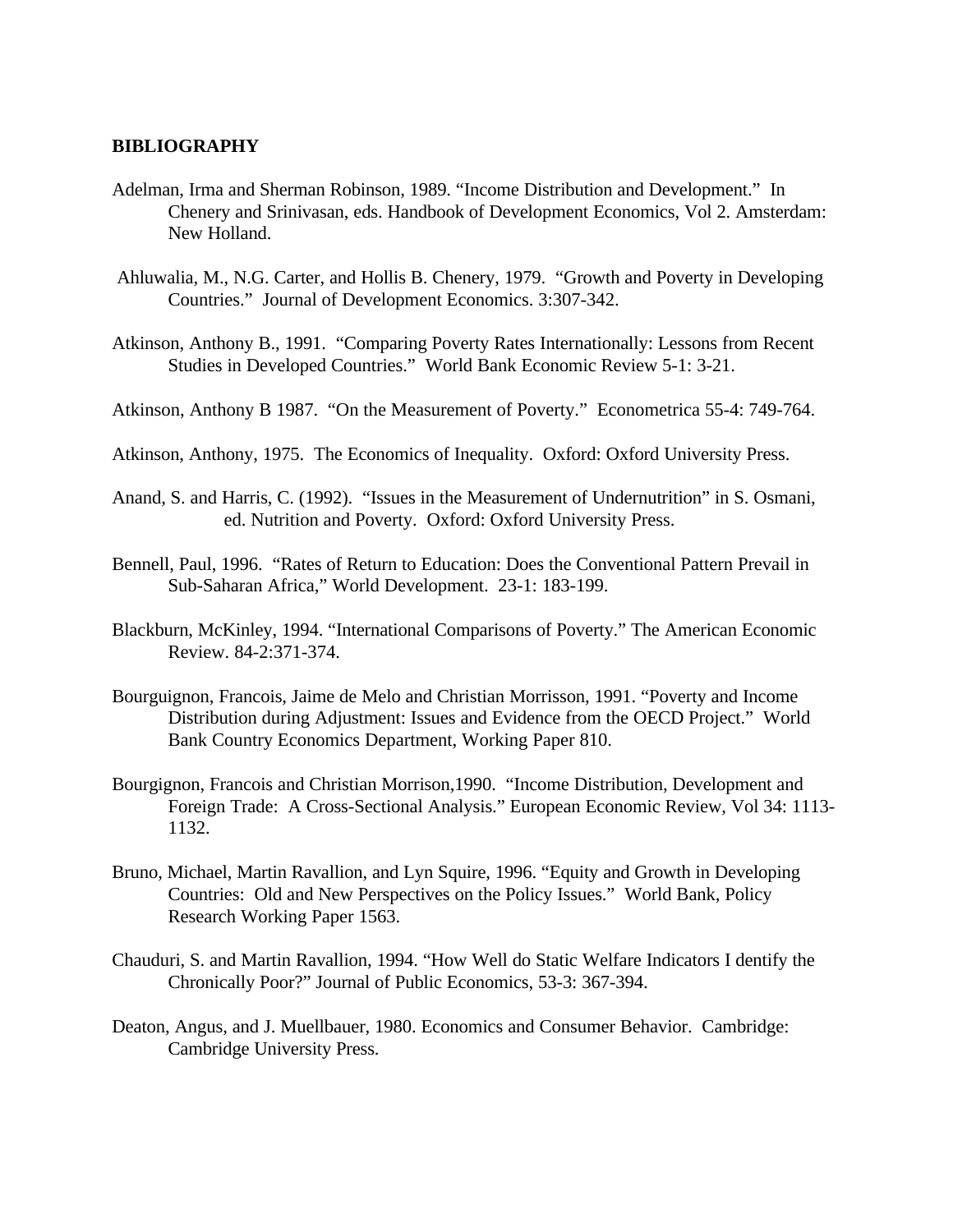- Deininger, Klaus and Squire, Lyn, 1996a. "Does Inequality Matter? Re-examing the Links between Growth and Equity." Mimeo.
- Deininger, Klaus and Lyn Squire, 1996b. "Measuring Income Inequality: A New Data-Base." Mimeo.
- Deininger Klaus and Squire, Lyn, 1996c. "New Ways of Looking at Old Issues: Inequality and Growth," Mimeo.
- Demery, Lionel, and Lyn Squire, 1996. "Macroeconomic Adjustment and Poverty in Africa: An Emerging Picture." World Bank Research Observer 11-1: 39-59.
- Dollar, David, 1992. "Outward Oriented Economies Really Do Grow More Rapidly: Evidence from 95 LDCs, 1976-1985." Economic Development and Cultural Change 40: 523-44.
- Easterly, William, and Ross Levine, 1996. "Africa's Growth Tragedy: Policies and Ethnic Divisions." Harvard Institute for International Development, Development Discussion Paper 536.
- Fields, Gary, 1989.. "Changes in Poverty and Inequality in Developing Countries" The World Bank Research Observer, 4-2: 167-182.
- Fields, Gary, 1980. Poverty, Inequality, and Development. Cambridge: Cambridge University Press.
- Fields, Gary and George H. Jakubson, 1993. "New Evidence on the Kuznets Curve." Cornell University, Mimeo.
- Fischer, Stanley, 1993. "The Role of Macroeconomic Factors in Growth." Journal of Monetary Economics 32: 485-512.
- Foster, J., J. Greer and E. Thorbecke, 1984. "A Class of Decomposable Poverty Measures." Econometrica 52-3: 761-766.
- Foster, James, 1994. "Normative Measurement: Is Theory Relevant" The American Economic Review. 84-2: 365-370.
- Foster, James and Anthony Shorrocks, 1988. "Poverty Orderings." Econometrica 56-1: 173- 177.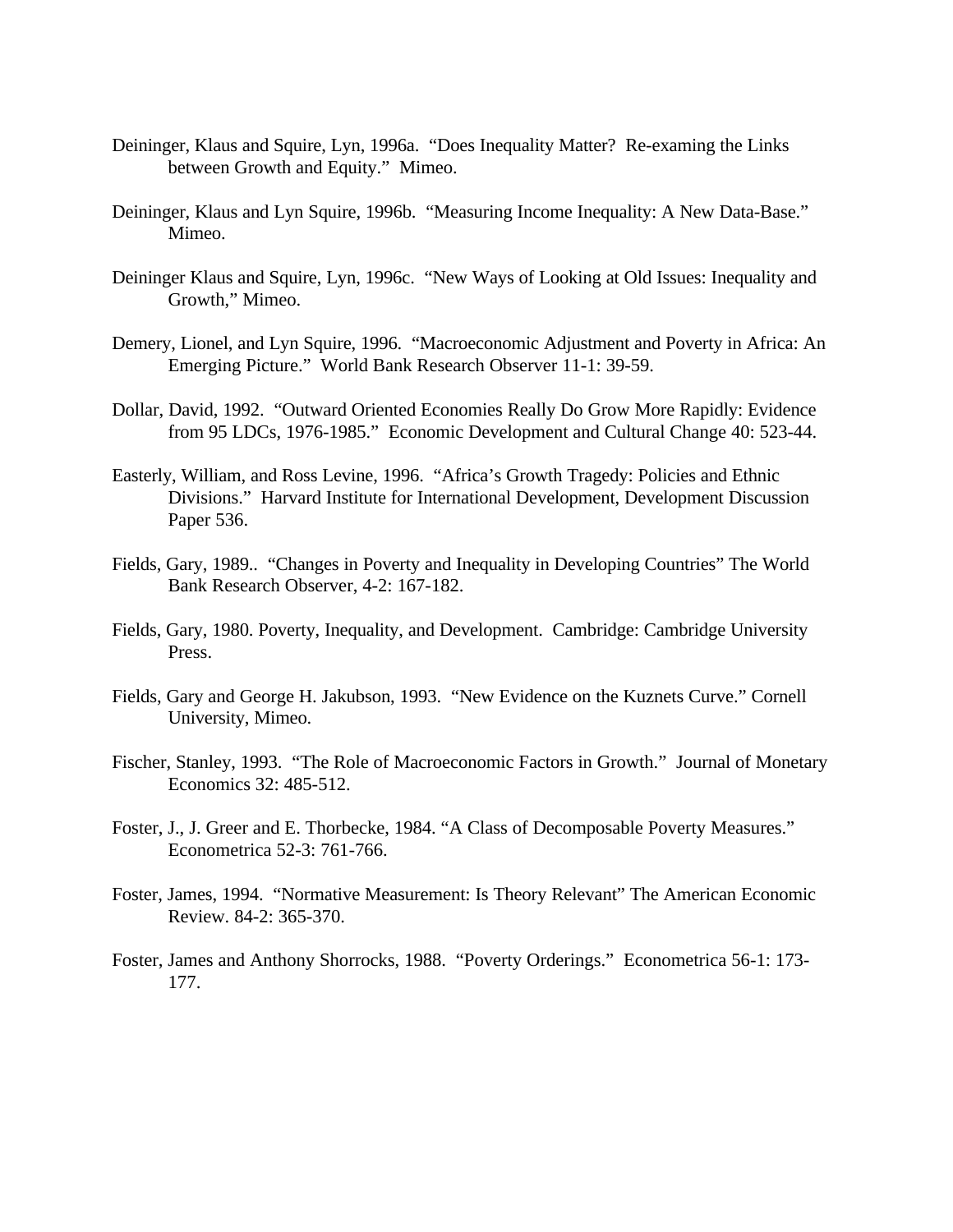- Greer, J. And Thorbecke, E., 1986. A Method for Modeling Food Poverty Applied to Kenya." Journal of Development Economics 24:59-74.
- Haddad, L. and Ravi Kanbur, 1990. "How Serious is the Neglect of Intra-household Inequality?" Economic Journal 100: 866-881.

Kakawani, Nanak, 1980. "On a Class of Poverty Measures." Econometrica 48-2: 437-446.

- Lipton, Michael, and Martin Ravallion,1995. "Poverty and Policy," in Jere Behrman and T.N. Srinivasan, eds, Handbook of Development Economics, Volume III. Amsterdam: Elsevier Science.
- Morley, Samuel, 1995. Poverty and Inequality in Latin America: The Impact of Adjustment and Recovery in the 1980's. Baltimore: Johns Hopkins University Press.
- Papanek, Gustav, and Oldrich Kyn, 1986. "The Effect of Income Distribution on Development, the Growth Rate, and Economic Strategy." Journal of Development Economics 23:55-65.
- Pritchett, Lant, 1996. "Where has all the Education Gone?" World Bank Policy Research Working Paper 1581.
- Psacharopoulos, George 1994. "Returns to Investment in Education: A Global Update," World Development 22-9: 1325-1343.
- Psacharopolous, George, 1988. "Education and Development: A Review." World Bank Research Observer. 3-1.
- Ravallion, Martin, 1992. "Poverty Comparisons: A Guide to Concepts and Methods." World Bank LSMS Working Paper 88.
- Ravallion, Martin, and Shaohua Chen, 1996. "What Can New Survey Data Tell us About Recent Changes in Living Standards in Developing and Transitional Economies." Mimeo, Poverty and Human Resources Division, Policy Research Department, World Bank.
- Ravallion, Martin, and Gaurav Datt, 1996 "How Important to India's Poor is the Urban-Rural Composition of Growth?" World Bank Economic Review 10-1.
- Ravallion, Martin, and Monika Huppi, 1991. "Measuring Changes in Poverty: A Methodological Case Study of Indonesia during an Adjustment Period." World Bank Economic Review 5-1: 57-82.
- Reutlinger, S. And Selowsky, M., 1976. Malnutrition and Poverty. Magnitude and Policy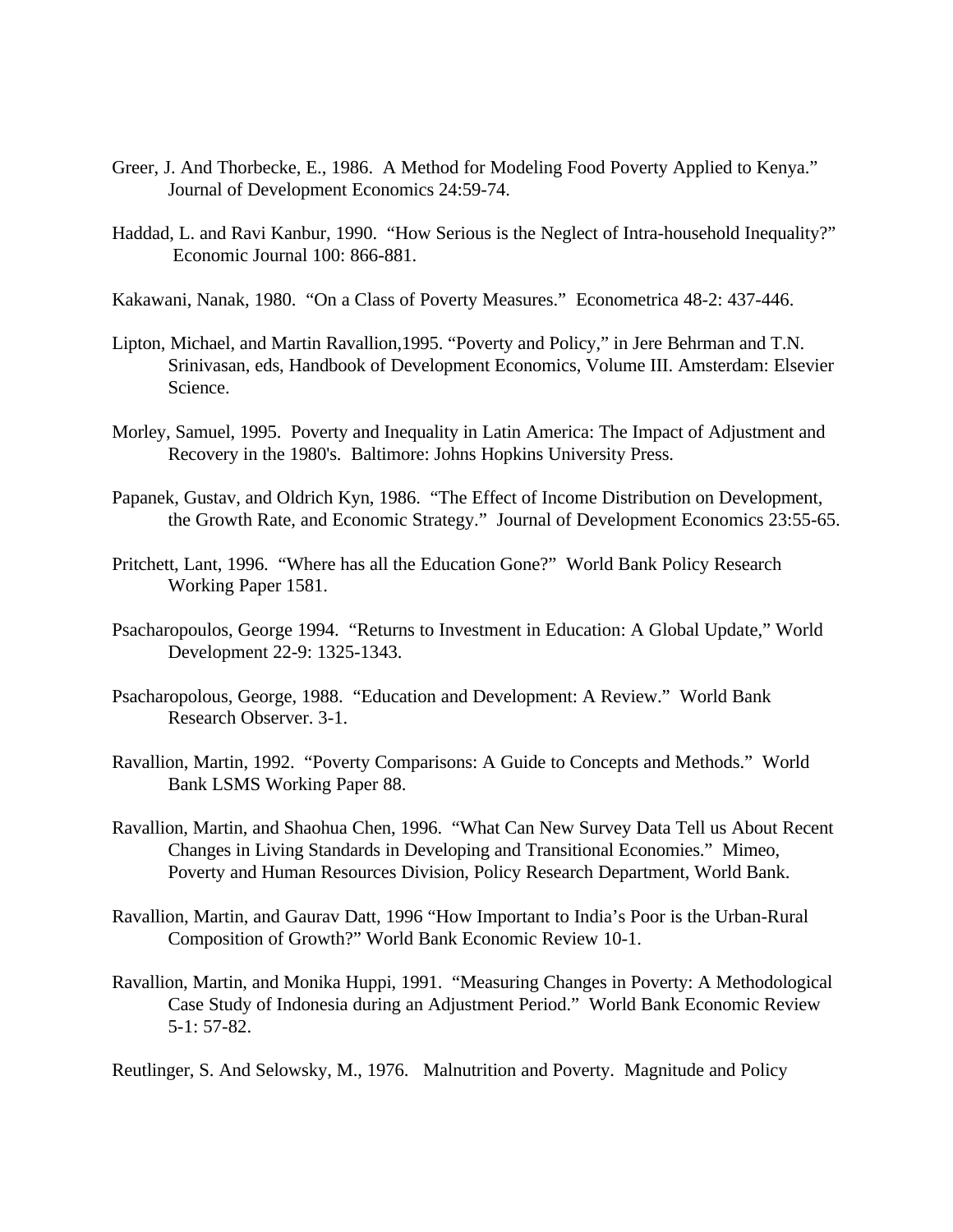Options. Baltimore: Johns Hopkins University Press for the World Bank.

- Robinson, Sherman, 1986. "A Note on the U-hypothesis Relating Income Inequality and Economic Development." American Economic Review 66: 437-440..
- Sachs, Jeffrey, 1996. "Growth in Africa: It Can be Done." The Economist, June 29: 19-21.
- Sachs, Jeffrey and Andrew Warner, 1995a. "Economic Convergence and Economic Policies." Harvard Institute for International Development, Development Discussion Paper 502.
- Sachs, Jeffrey and Andrew Warner, 1995b. "Natural Resource Abundance and Economic Growth." Harvard Institute for International Development, Development Discussion Paper 517a.
- Sen, Amartya, 1979. "Personal Utilities and Public Judgements: Or What's Wrong with Welfare Economics?". The Economic Journal. 89: 537-558.
- Sen, Amartya, 1976. "Poverty: An Ordinal Approach to Measurement." Econometrica 44-2: 219-232.

Squire, Lyn,1993. "Fighting Poverty" American Economic Review. 83-2: 377-382.

The World Bank,1990.World Development Report 1990, London: Oxford University Press.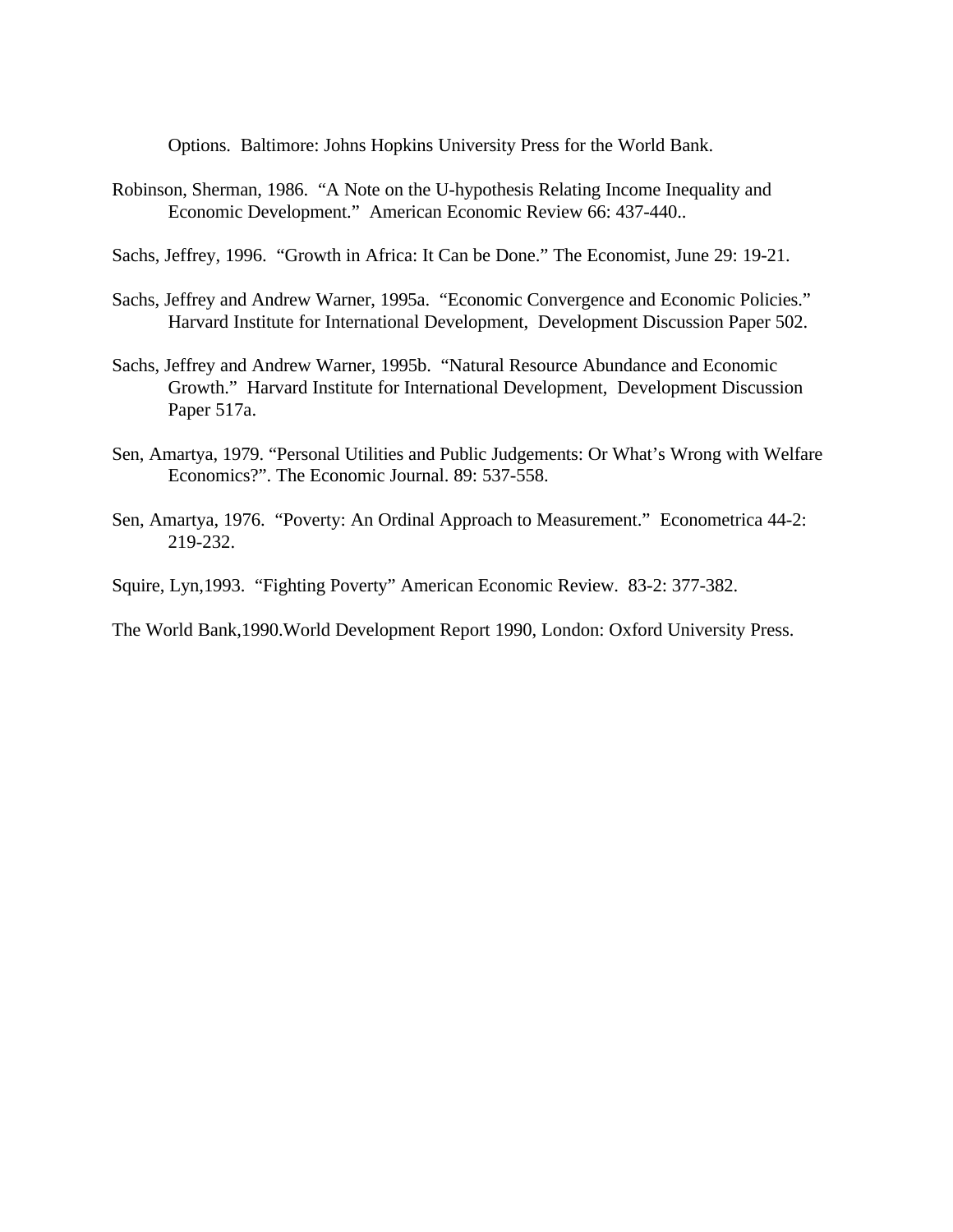# APPENDIX A

### Data: Shares Of Income, Income Growth Rates, And GDP Growth Rates

| Country       | year | Inc share-<br>poorest 20% | Inc share<br>poorest 40% | Per capita GDP -<br>1985 US\$ | Inc growth -<br>Poorest 20% | Inc growth -<br>Poorest 40% | Growth in per<br>capita GDP |
|---------------|------|---------------------------|--------------------------|-------------------------------|-----------------------------|-----------------------------|-----------------------------|
| Bangladesh    | 1963 | 0.069                     | 0.179                    | 1072                          |                             |                             |                             |
| Bangladesh    | 1973 | 0.07                      | 0.183                    | 756                           | $-3.29307$                  | $-3.218465$                 | $-3.432119$                 |
| Bangladesh    | 1981 | 0.0664                    | 0.1736                   | 1084                          | 3.919534                    | 3.920389                    | 4.607647                    |
| Bangladesh    | 1986 | 0.0699                    | 0.1935                   | 1261                          | 4.135541                    | 5.332747                    | 3.071159                    |
| Bangladesh    | 1992 | 0.0935                    | 0.2286                   | 1510                          | 8.168147                    | 5.952088                    | 3.048967                    |
| <b>Brazil</b> | 1960 | 0.032                     | 0.101                    | 1784                          |                             |                             |                             |
| <b>Brazil</b> | 1970 | 0.032                     | 0.095                    | 2434                          | 3.155545                    | 2.525712                    | 3.155544                    |
| <b>Brazil</b> | 1980 | 0.029                     | 0.088                    | 4303                          | 4.826208                    | 5.056029                    | 5.863214                    |
| <b>Brazil</b> | 1989 | 0.0248                    | 0.074                    | 4271                          | $-1.804811$                 | $-1.98815$                  | $-0.082904$                 |
| Chile         | 1971 | 0.043                     | 0.131                    | 3881                          |                             |                             |                             |
| Chile         | 1989 | 0.037                     | 0.105                    | 4361                          | $-0.186901$                 | $-0.579583$                 | 0.6499282                   |
| China         | 1980 | 0.0793                    | 0.202                    | 972                           |                             |                             |                             |
| China         | 1986 | 0.0756                    | 0.195                    | 1239                          | 3.302049                    | 3.517722                    | 4.127995                    |
| China         | 1992 | 0.0602                    | 0.1672                   | 1493                          | $-0.685987$                 | 0.5460538                   | 3.156853                    |
| Colombia      | 1970 | 0.0698                    | 0.149                    | 2140                          |                             |                             |                             |
| Colombia      | 1978 | 0.031                     | 0.1041                   | 2797                          | $-6.572845$                 | $-1.129235$                 | 3.403404                    |
| Colombia      | 1988 | 0.037                     | 0.117                    | 3231                          | 3.263883                    | 2.645039                    | 1.452896                    |
| Costa Rica    | 1971 | 0.054                     | 0.147                    | 2974                          |                             |                             |                             |
| Costa Rica    | 1977 | 0.028                     | 0.108                    | 3649                          | -7.260192                   | $-1.7144$                   | 3.467864                    |
| Costa Rica    | 1983 | 0.045                     | 0.138                    | 3081                          | 5.219295                    | 1.27343                     | $-2.780592$                 |
| Costa Rica    | 1989 | 0.04                      | 0.131                    | 3451                          | $-0.072861$                 | 1.027805                    | 1.90814                     |
| Dom. Repub    | 1984 | 0.054                     | 0.148                    | 2157                          |                             |                             |                             |
| Dom Repub     | 1989 | 0.042                     | 0.121                    | 2430                          | $-2.608215$                 | $-1.631521$                 | 2.412089                    |
| Greece        | 1974 | 0.064                     | 0.1815                   | 4967                          |                             |                             |                             |
| Greece        | 1981 | 0.0678                    | 0.1894                   | 5903                          | 3.34507                     | 3.122769                    | 2.497018                    |
| Greece        | 1988 | 0.0619                    | 0.1778                   | 6459                          | $-0.014688$                 | 0.3837616                   | 1.294215                    |
| Hong Kong     | 1971 | 0.057                     | 0.158                    | 4844                          |                             |                             |                             |
| Hong Kong     | 1976 | 0.053                     | 0.153                    | 6312                          | 3.91369                     | 4.76095                     | 5.436886                    |
| Hong Kong     | 1981 | 0.0462                    | 0.1437                   | 9341                          | 5.224895                    | 6.806664                    | 8.15467                     |
| Hong Kong     | 1986 | 0.0631                    | 0.1579                   | 11520                         | 10.99139                    | 6.266626                    | 4.282593                    |
| Hong Kong     | 1991 | 0.0489                    | 0.1507                   | 15601                         | 0.970822                    | 5.265538                    | 6.252704                    |
|               |      |                           |                          |                               |                             |                             |                             |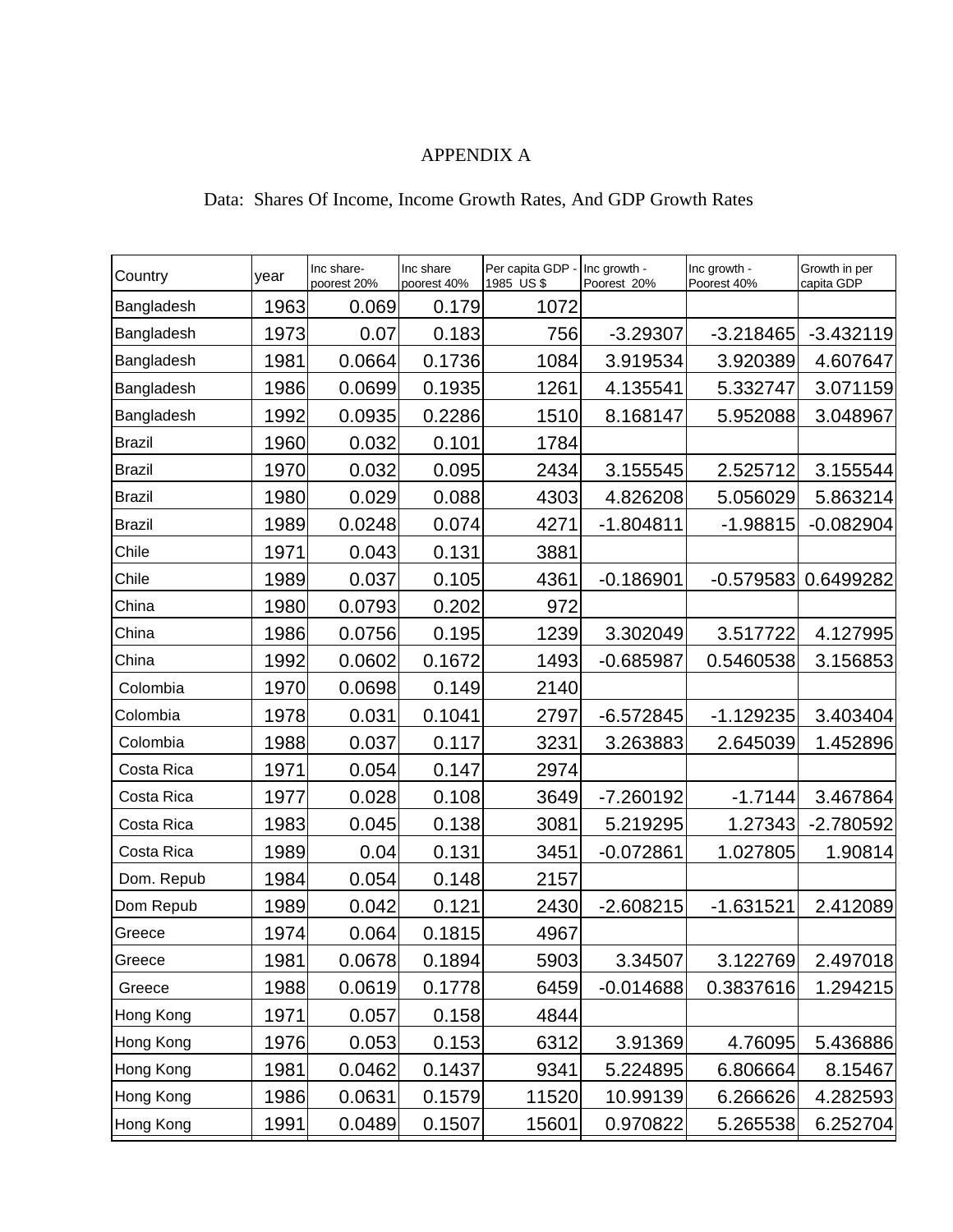|               | Year | Inc share -<br>poorest 20% | Inc share<br>poorest 40% | Per capita GDP Inc growth - | 1985 US \$ Poorest 20% | Inc Growth -<br>Poorest 40% | Growth in per<br>capita GDP |
|---------------|------|----------------------------|--------------------------|-----------------------------|------------------------|-----------------------------|-----------------------------|
| Country       |      |                            |                          |                             |                        |                             |                             |
| Indonesia     | 1976 | 0.08                       | 0.1956                   | 978                         |                        |                             |                             |
| Indonesia     | 1981 | 0.0772                     | 0.2044                   | 1480                        | 7.867358               | 9.599099                    | 8.638703                    |
| Indonesia     | 1987 | 0.0799                     | 0.2087                   | 1703                        | 2.954909               | 2.72254                     | 2.366728                    |
| India         | 1965 | 0.088                      | 0.215                    | 751                         |                        |                             |                             |
| India         | 1970 | 0.088                      | 0.218                    | 802                         | 1.322731               | 1.603926                    | 1.322731                    |
| India         | 1977 | 0.085                      | 0.21                     | 857                         | 0.453077               | 0.4143096                   | 0.9520652                   |
| India         | 1983 | 0.086                      | 0.213                    | 986                         | 2.564233               | 2.606782                    | 2.364495                    |
| India         | 1987 | 0.089                      | 0.214                    | 1123                        | 4.195413               | 3.427078                    | 3.306039                    |
| India         | 1992 | 0.088                      | 0.213                    | 1282                        | 2.45194                | 2.587588                    | 2.683734                    |
| Jamaica       | 1988 | 0.0541                     | 0.1519                   | 2443                        |                        |                             |                             |
| Jamaica       | 1991 | 0.0583                     | 0.1604                   | 2440                        | 2.481598               | 1.789815                    | $-0.04095$                  |
| Jordan        | 1980 | 0.058                      | 0.15                     | 3384                        |                        |                             |                             |
| Jordan        | 1987 | 0.073                      | 0.186                    | 3649                        | 4.459596               | 4.237407                    | 1.082889                    |
| Korea, Repub  | 1965 | 0.058                      | 0.1934                   | 1058                        |                        |                             |                             |
| Korea, Repub  | 1970 | 0.073                      | 0.1963                   | 1680                        | 14.85336               | 10.01642                    | 9.689416                    |
| Korea, Repub  | 1976 | 0.057                      | 0.1685                   | 2558                        | 2.925711               | 4.563106                    | 7.258539                    |
| Korea, Repub  | 1982 | 0.0696                     | 0.188                    | 3395                        | 8.379114               | 6.761875                    | 4.831035                    |
| Korea, Repub  | 1988 | 0.0739                     | 0.1968                   | 5607                        | 9.813145               | 9.55352                     | 8.721423                    |
| Sri Lanka     | 1973 | 0.0717                     | 0.1902                   | 1253                        |                        |                             |                             |
| Sri Lanka     | 1981 | 0.0573                     | 0.1532                   | 1632                        | 0.5022007              | 0.60097                     | 3.358485                    |
| Sri Lanka     | 1987 | 0.0506                     | 0.1414                   | 2040                        | 1.660205               | 2.411824                    | 3.789082                    |
| Morocco       | 1984 | 0.0658                     | 0.1765                   | 1905                        |                        |                             |                             |
| Morocco       | 1991 | 0.0657                     | 0.1702                   | 2241                        | 2.325473               | 1.817659                    | 2.347709                    |
| Mexico        | 1968 | 0.028                      | 0.079                    | 3766                        |                        |                             |                             |
| Mexico        | 1977 | 0.029                      | 0.103                    | 4900                        | 3.370135               | 6.048096                    | 2.967875                    |
| Mexico        | 1984 | 0.041                      | 0.119                    | 5524                        | 6.885919               | 3.84733                     | 1.727131                    |
| Mexico        | 1989 | 0.032                      | 0.102                    | 5566                        | $-4.69161$             | $-2.888973$                 | 0.1516034                   |
| Malaysia      | 1970 | 0.04                       | 0.117                    | 2154                        |                        |                             |                             |
| Malaysia      | 1979 | 0.037                      | 0.119                    | 3470                        | 4.531524               | 5.639713                    | 5.440949                    |
| Malaysia      | 1984 | 0.042                      | 0.128                    | 4420                        | 7.65348                | 6.50038                     | 4.958728                    |
| Malaysia      | 1989 | 0.0458                     | 0.1291                   | 4674                        | 2.890797               | 1.296989                    | 1.123778                    |
| Nigeria       | 1986 | 0.0696                     | 0.1916                   | 973                         |                        |                             |                             |
| Nigeria       | 1992 | 0.066                      | 0.1687                   | 978                         | $-0.796549$            | $-2.01545$                  | 0.085463                    |
| <b>Taiwan</b> | 1972 | 0.0884                     | 0.2233                   | 2626                        |                        |                             |                             |
| Taiwan        | 1978 | 0.0864                     | 0.2232                   | 3920                        | 6.498168               | 6.897151                    | 6.905133                    |
| Taiwan        | 1983 | 0.0849                     | 0.2218                   | 4902                        | 4.206841               | 4.440976                    | 4.57249                     |
| Taiwan        | 1989 | 0.0745                     | 0.2067                   | 7721                        | 5.541875               | 6.605562                    | 7.865702                    |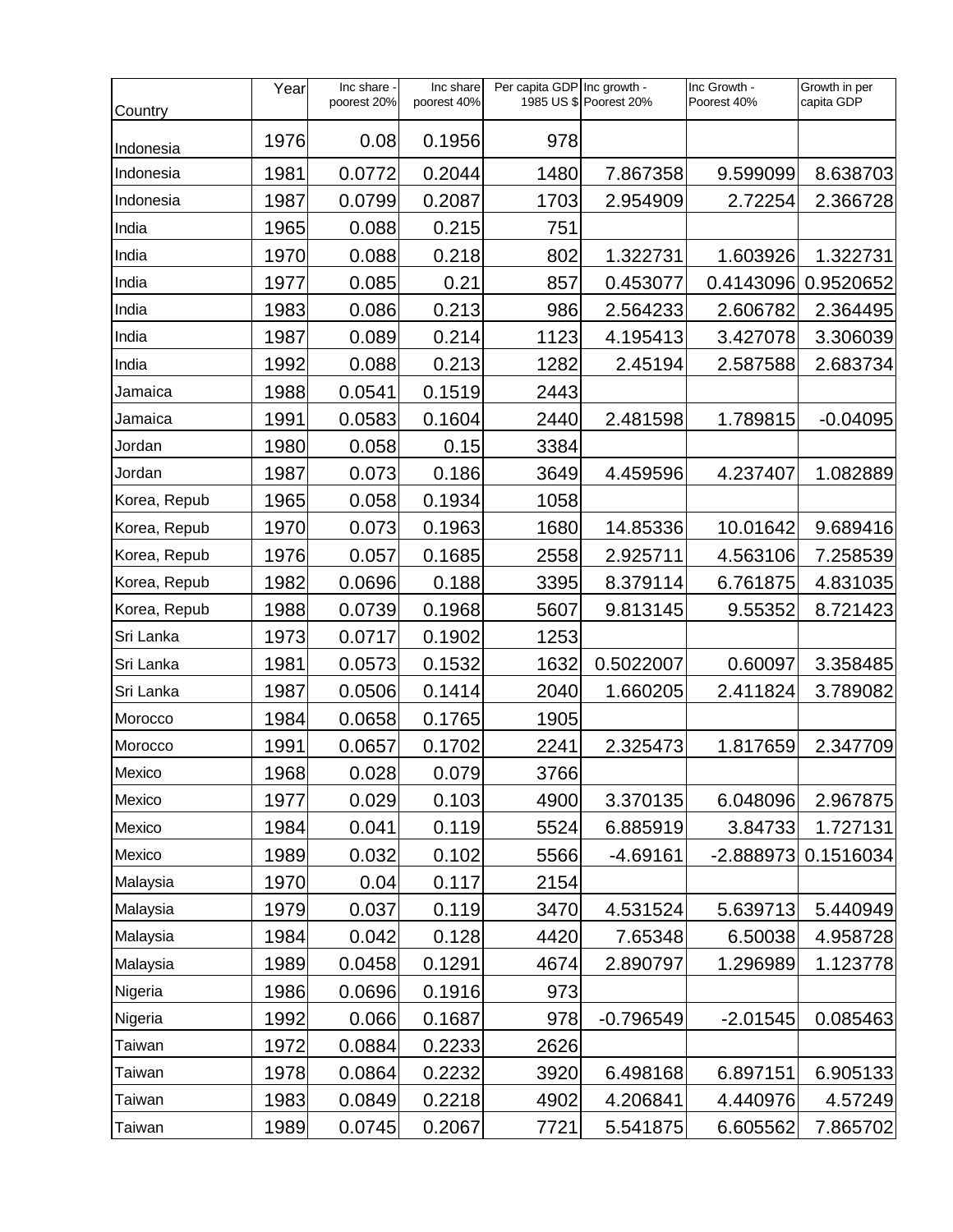| Year        | Country | Inc share-<br>Poorest 20% | Inc share<br>Poorest 40% | Per capita GDP- Inc growth - | 1985 us \$ Poorest 20% | Inc growth -<br>Poorest 40% | Growth in per<br>capita GDP |
|-------------|---------|---------------------------|--------------------------|------------------------------|------------------------|-----------------------------|-----------------------------|
| Pakistan    | 1969    | 0.0916                    | 0.2201                   | 946                          |                        |                             |                             |
| Pakistan    | 1970    | 0.0916                    | 0.2228                   | 1029                         | 8.773786               | 10.10813                    | 8.773785                    |
| Pakistan    | 1979    | 0.0858                    | 0.2109                   | 1053                         | $-0.469522$            | $-0.353094$                 | 0.2565037                   |
| Pakistan    | 1988    | 0.0861                    | 0.2137                   | 1371                         | 3.015546               | 3.12662                     | 2.975603                    |
| Panama      | 1979    | 0.038                     | 0.118                    | 3062                         |                        |                             |                             |
| Panama      | 1989    | 0.02                      | 0.083                    | 2785                         | $-7.10194$             | -4.368359                   | $-0.943723$                 |
| Philippines | 1971    | 0.036                     | 0.117                    | 1432                         |                        |                             |                             |
| Philippines | 1985    | 0.052                     | 0.143                    | 1542                         | 3.205542               | 1.981366                    | 0.5300298                   |
| Singapore   | 1980    | 0.0652                    | 0.1727                   | 7053                         |                        |                             |                             |
| Singapore   | 1988    | 0.0652                    | 0.1727                   | 10316                        | 4.867806               | 4.867806                    | 4.867806                    |
| Thailand    | 1975    | 0.0492                    | 0.1501                   | 1683                         |                        |                             |                             |
| Thailand    | 1981    | 0.043                     | 0.137                    | 2217                         | 2.375844               | 3.118576                    | 4.70006                     |
| Thailand    | 1986    | 0.042                     | 0.129                    | 2510                         | 2.03232                | 1.287403                    | 2.513628                    |
| Thailand    | 1992    | 0.037                     | 0.113                    | 3942                         | 5.559963               | 5.460204                    | 7.813667                    |
| Trinidad    | 1971    | 0.0194                    | 0.0605                   | 7349                         |                        |                             |                             |
| Trinidad    | 1976    | 0.027                     | 0.116                    | 8775                         | 10.69199               | 18.01693                    | 3.610502                    |
| Trinidad    | 1981    | 0.0343                    | 0.1354                   | 11738                        | 11.18737               | 9.32048                     | 5.991099                    |
| Venezuela   | 1971    | 0.036                     | 0.13                     | 7589                         |                        |                             |                             |
| Venezuela   | 1981    | 0.05                      | 0.147                    | 7209                         | 2.810105               | 0.717851                    | $-0.512379$                 |
| Venezuela   | 1990    | 0.0361                    | 0.1067                   | 6055                         | $-5.405903$            | -5.349985                   | $-1.919623$                 |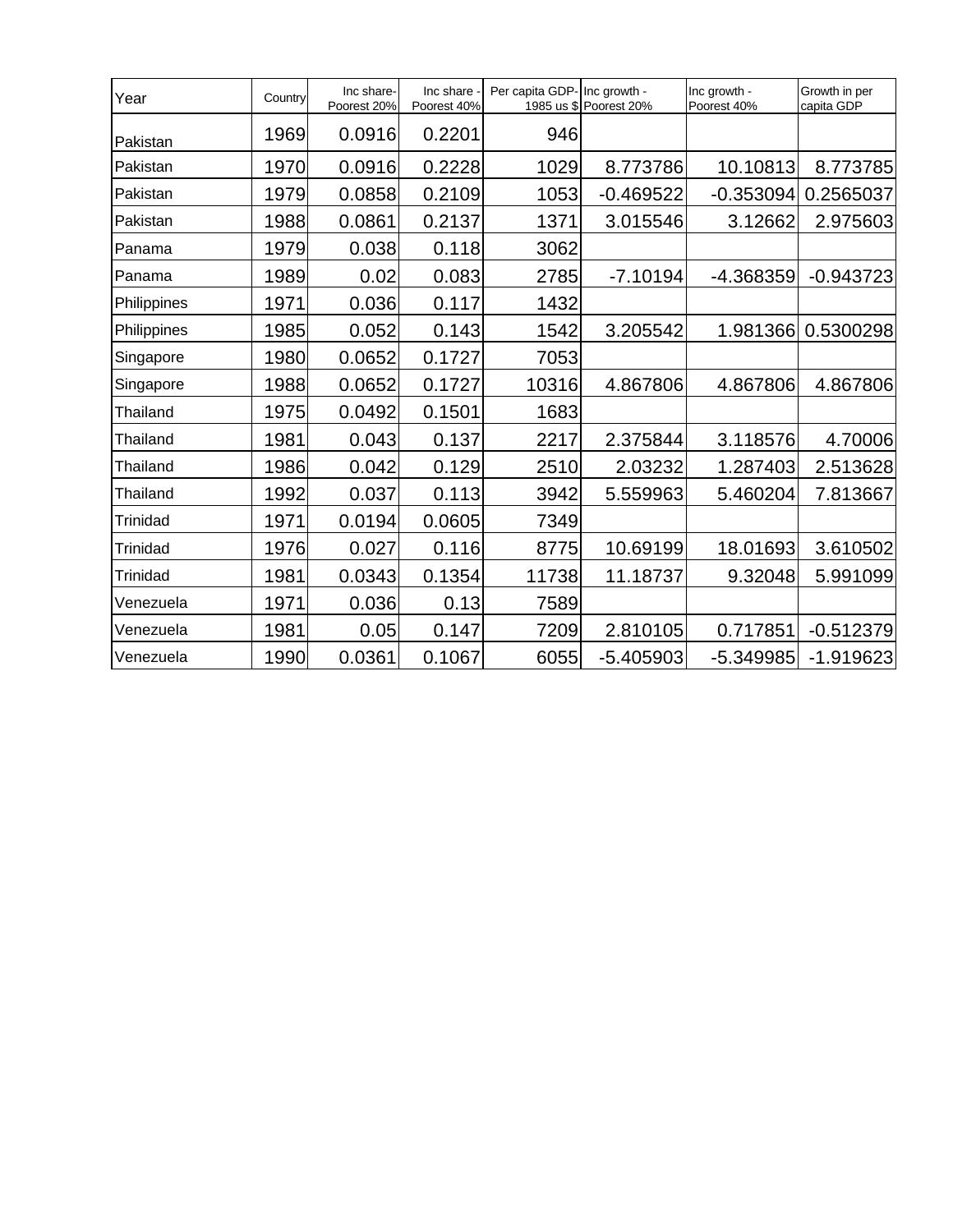## **APPENDIX A, continued**

### **CALCULATIONS OF THE GROWTH OF INCOME OF THE POOR**

### **Variable Definitions:**

| $S_{pt}$                            | Income share of the poor, given by Deininger and Squire data set |
|-------------------------------------|------------------------------------------------------------------|
| $Y_{pt}$                            | Total amount of GDP held by the poor                             |
| $Y_{t}$                             | <b>Total GDP</b>                                                 |
| $Y_{pt}$                            | Average income of poor $=$ per capita GDP                        |
| $\eta_{\text{pt}}, \eta_{\text{t}}$ | Number of poor, total population                                 |
| $g_p$                               | Growth rate of income of the poor                                |

| $S_{pt} \equiv \frac{Y_{pt}}{Y_t}$                                                 | Income share of the poor $=$ Total income held by poor/total<br>income                                                                   |
|------------------------------------------------------------------------------------|------------------------------------------------------------------------------------------------------------------------------------------|
| $\overline{y}_{pt} \equiv \frac{Y_{pt}}{h_{pt}}$                                   | Average income of poor $=$ Total income held by the<br>poor/number of poor                                                               |
| $y_t = \frac{Y_t}{h}$                                                              | Average income $=$ Total income/total population                                                                                         |
| $\overline{y_{pt}} \equiv (\frac{\hbar_{pt}}{\hbar})/\overline{\overline{h}_{pt}}$ | Income of the poor $=$ Income share/ (number poor/total<br>population, <i>i.e.</i> quintile) times average per capita GDP.               |
| $(I+g_p) \equiv s_p \frac{2}{s_p} I(I+g)$                                          | $1+$ Growth rate of income of the poor = share of poor,<br>period 2 over share of poor in period 1 times $1 +$ the growth<br>rate of GDP |

$$
g_p \equiv s_p \frac{2}{s_p} Ig + (s_p \frac{2}{s_p} I - I)
$$

*1)* Growth rate of income of the poor *1-*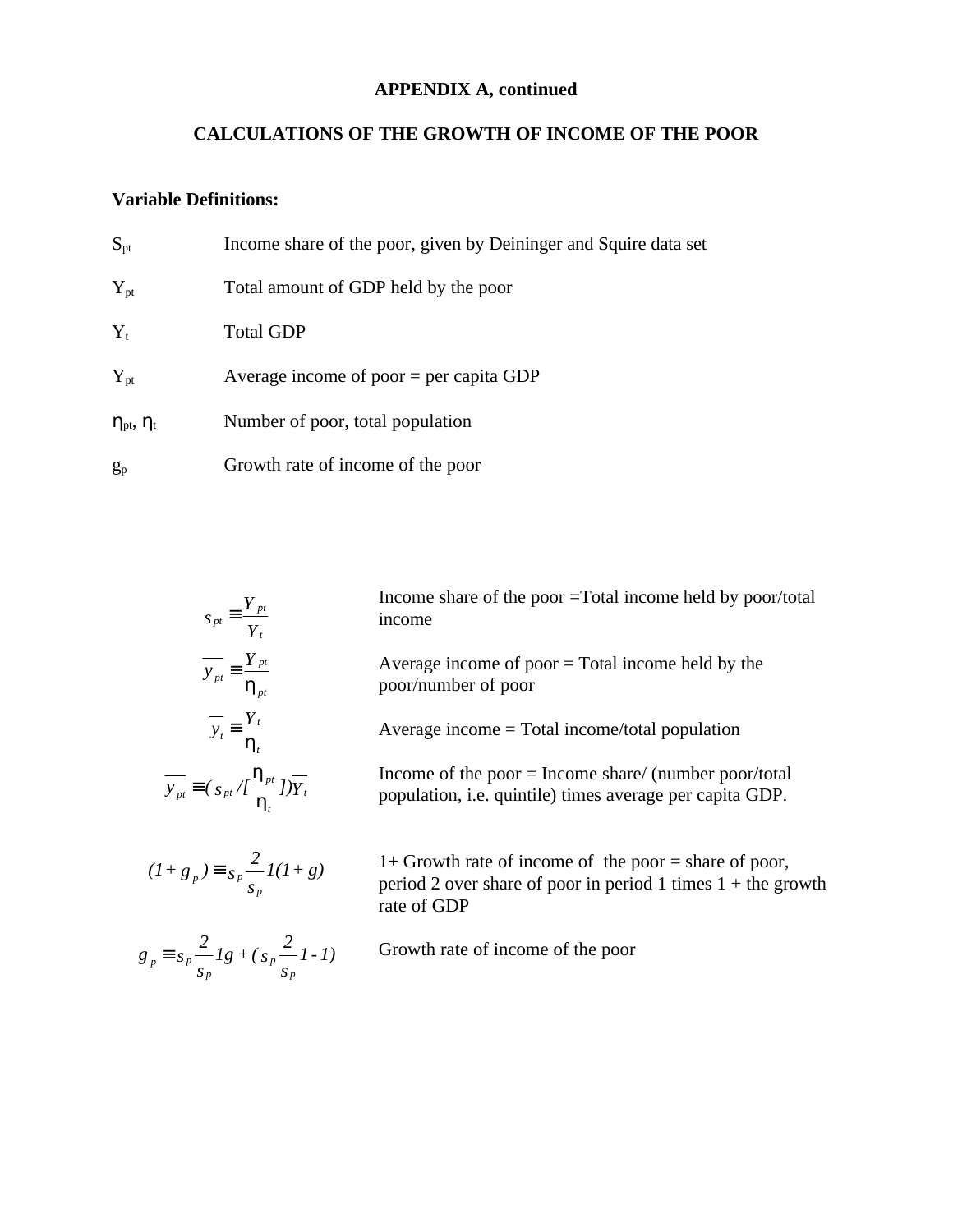**Figure 3 GDP Growth v. Inc. Growth: Poorest20°/o** 



 $\sim$